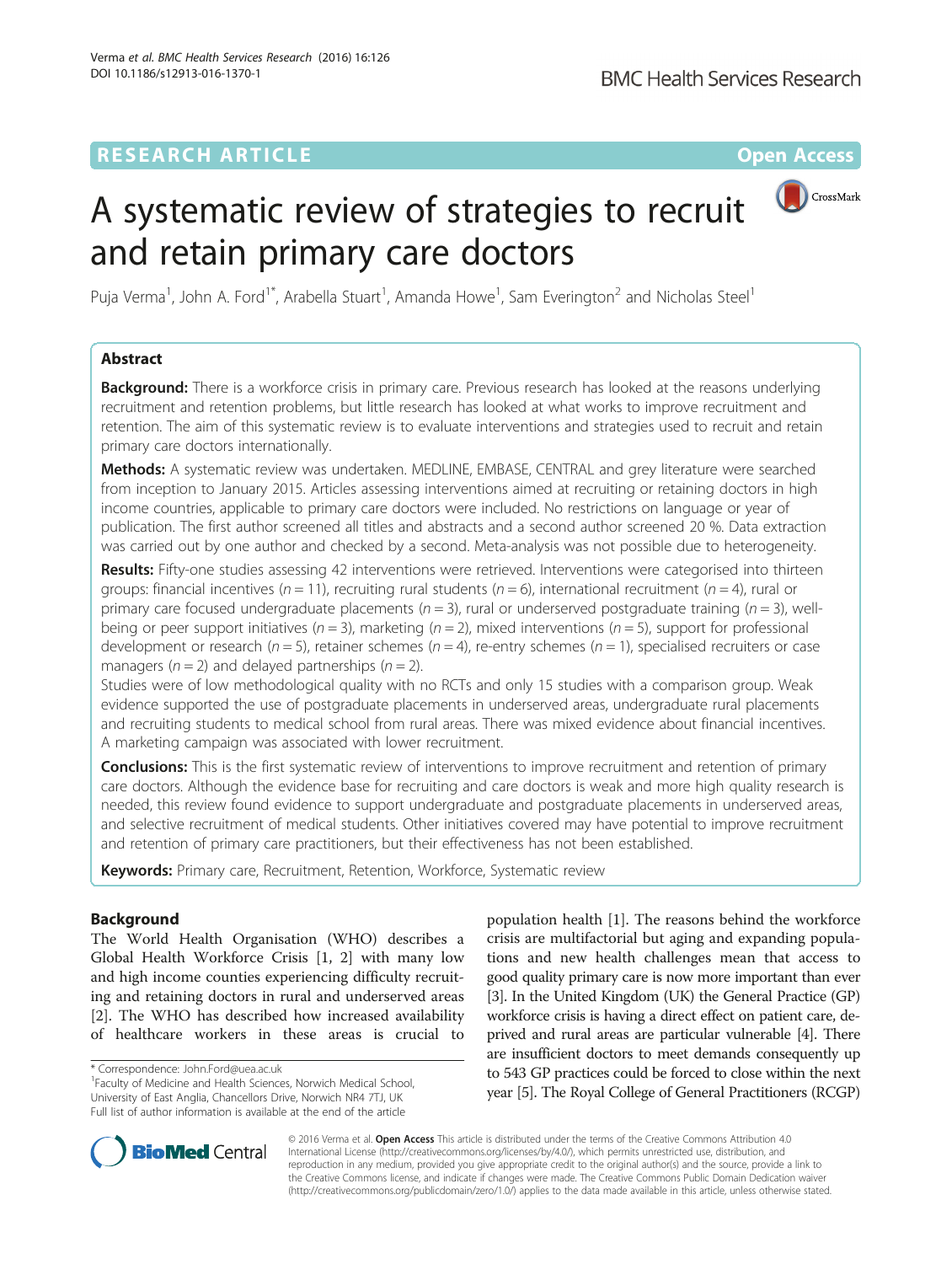estimated that 8000 more GPs are needed by 2020 [[5](#page-23-0)] leading to the introduction of a UK target of 50 % of foundation trainees entering general practice by 2016 [[6](#page-23-0)]. In the mid-1980s, general practice was the most popular career choice for medical students [\[7\]](#page-23-0), but more recently it has become less popular than hospital medicine, with some students using it as a 'failsafe' or 'backup' career choice [\[8\]](#page-23-0) with national applications for GP training decreasing by 6.2 % in 2015 than in the previous year [\[9\]](#page-23-0).

Morale amongst practising primary care doctors is lower than in any other medical speciality and more are facing burnout and stress due to increasing workload and limited resources [[10\]](#page-23-0). For example, in the UK 30 % of all GPs intend to leave direct patient care in the next five years [[11\]](#page-23-0). The demand for part-time or flexible working patterns has increased, partly due to the increasing number of female medical practitioners, and partly due to changing expectations of both men and women [\[12](#page-23-0)]. Many high income countries have traditionally relied on international medical graduates (IMGs) to fill vacancies, but that is no longer possible. Despite more European-trained doctors working in the UK, the overall number of IMGs has dropped. The number of newly registered Indian doctors fell from 3640 in 2004 to 340 in 2013 [\[13](#page-23-0)], and 16% of overseas-qualified (outside of the European Economic Area) GPs are expected to retire over the next five to ten years [[14\]](#page-23-0).

Many international policies have attempted to address the problem of primary care doctor recruitment and retention [[4, 15](#page-23-0)], and it is clear from other countries that significant change in a sector of a health service "requires a solid blueprint, pilot testing and evidence generation, a long-term vision, and sustained financial and political commitments"[[16\]](#page-23-0). The international literature also demonstrates that it may be necessary to change the business model and professional culture in order to stabilise workforce and improve morale [\[17\]](#page-23-0). In the UK, £10 million has been committed by NHS England to implement a strategic ten point GP workforce action plan in 2015 in the UK [[15](#page-23-0)]. Its three main areas for improvement are in recruitment, retention, and support for returning doctors. The recruitment initiative includes marketing campaign and recruitment video [[18\]](#page-23-0), a letter to all medical school graduates describing the positive aspects of a future career in general practice, and an additional year post training to recruit trainees to underserved areas. The report describes a three year scheme to offer financial incentives to trainees working in underserved areas. Furthermore, pilot 'training hubs' will offer inter-professional training to primary care staff, developing and extending the current skills base. The retention initiative includes retainer schemes and improved training capacity in general practice. Experienced GPs towards the end of their careers will be offered incentives to remain in practice, and opportunities to develop a portfolio career. Innovative ways to manage GP workload are proposed such as using physician associates, medical assistants, clinical pharmacists, and other allied health professions. A new Health Education England induction and refresher scheme aims to support GPs who have previously practiced to return to the workforce [\[19\]](#page-23-0).

Little research has assessed the effectiveness of recruitment and retention policies for primary care doctors. The aim of this systematic review is to evaluate interventions and strategies used to recruit and retain primary care doctors internationally.

#### **Methods**

Electronic searches of MEDLINE, EMBASE, and CENTRAL were conducted from inception to January 2015. Search terms (in English) used in MEDLINE are shown in [Appendix 1](#page-22-0). The search strategy included MESH and free text terms in three areas: 1) primary care, 2) recruitment and retention and 3) study design. Grey literature searches were undertaken in OpenSigle, internet search engines (Google and Google Scholar) and targeted websites (RCGP, Kings Fund, Health Education England, British Medical Association and specific international websites such as The Australian Government Department of Health and The World Health Organization). Specific organisations were contacted for unpublished evaluations such as Health Education England, British Medical Association and UK Local Education and Training Boards. Reference lists of the included studies and reviews were screened.

## Inclusion and exclusion criteria

To meet the inclusion criteria, studies were required to evaluate a defined intervention aimed at recruiting or retaining doctors. Studies that included medical specialities, other than primary care were included if judged to be transferable to primary care by the three authors (PV, NS and JF). Only articles from high income countries (as defined by the Organisation for Economic Co-operation and Development) were included, as the issues and strategies for low and middle income countries were very different and were mainly focused on medical migration. There was no limit on study design, language or followup period. Studies of other health professionals, such as nurses, were excluded. All studies without a specific intervention were excluded,

#### Screening and data extraction

Titles and abstracts were screened by one reviewer (PV) and a second reviewer (JF) screened 20 % of the total sample retrieved from the search strategy to check for concordance and to minimize bias. Unclear studies were resolved through a three way discussion (PV, NS, JF).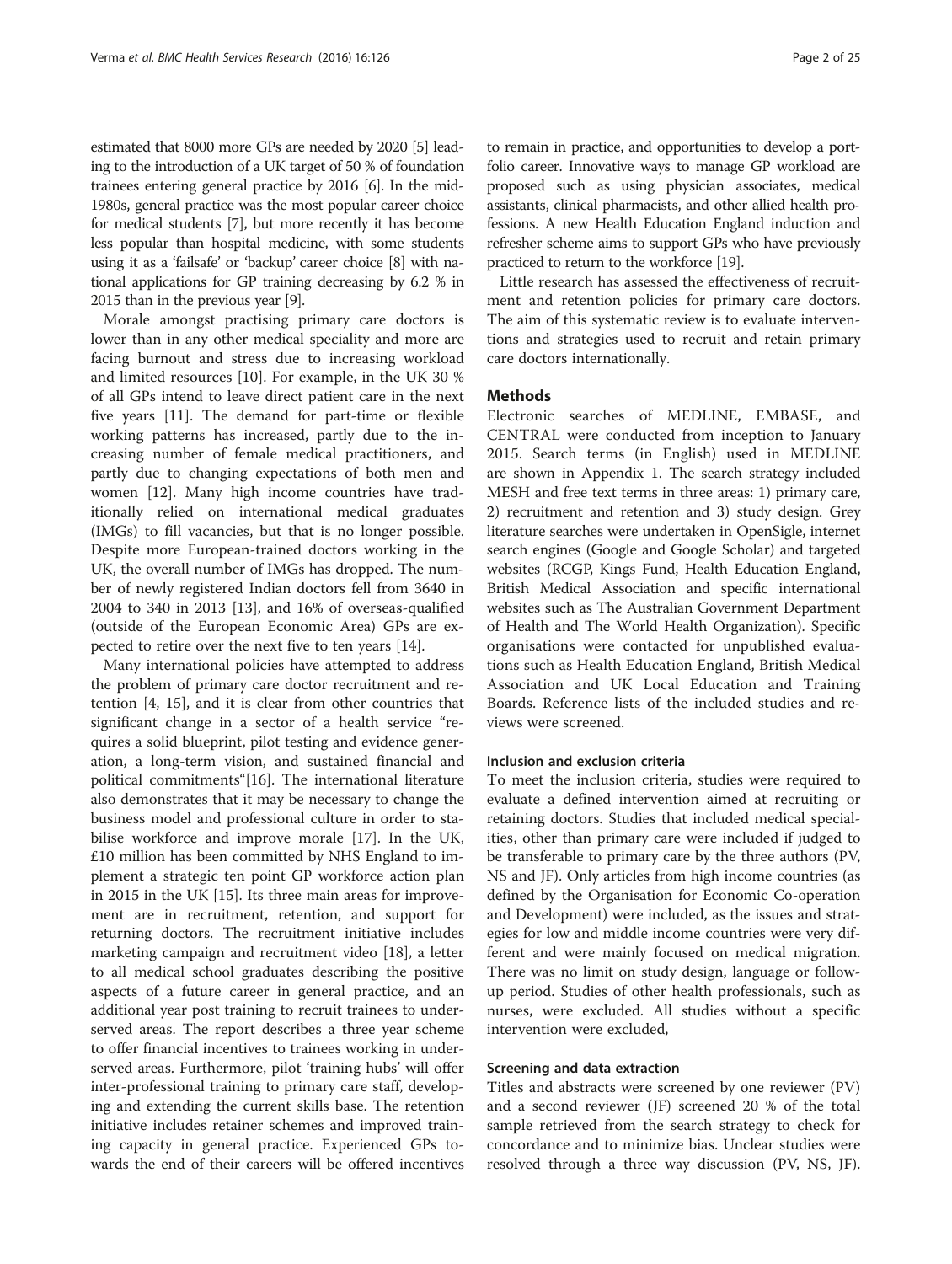Data extracted included study details, inclusion/exclusion criteria, study design, intervention specification costs and outcome measure. Data were extracted by one author (PV) and double checked by a second (AS).

The primary outcome was number of primary care doctors recruited or retained. Secondary outcomes were recorded when available in the included studies, these were average duration of employment after recruitment, future intentions and cost. Authors were contacted for supplementary data if necessary. The risk of bias of each study was assessed by two reviewers (PV and AS) using the Newcastle Ottowa Scale, which was modified to meet the needs of the included studies to include presence of a comparison group, generalisability, conflicts of interest and quality of reporting [\[20\]](#page-23-0). Studies were considered for meta-analysis, but were judged to be too heterogeneous.

#### Results

Three thousand five hundred ninety seven reports were identified from the electronic search (2753 after removal of duplicates) (Fig. 1) plus 28 from the grey literature search. After screening and eligibility assessment, 51 studies were included, describing 42 interventions. Seventeen studies were from the USA, twelve from the UK, eight from Australia, five from Canada, four from Norway, two from both Japan and New Zealand and one from Chile (Table [1](#page-3-0)).

The length of follow up ranged from one to 32 years. The number of participants included in the studies ranged from 7 to 2988. Sample sizes were generally small and 7 studies had less than 20 participants. In 8 studies the outcome was the self-reported location where the trainee or doctor was practicing after the intervention. Some studies used national databases or practice address as the outcome measure.

There were no randomised control trials (RCTs). 38 used a cross-sectional design, of which 30 did not include a comparison group, and 8 had a betweengroup comparison. Thirteen studies were a longitudinal design, of which six lacked a comparison group. Of the seven longitudinal comparison studies, one

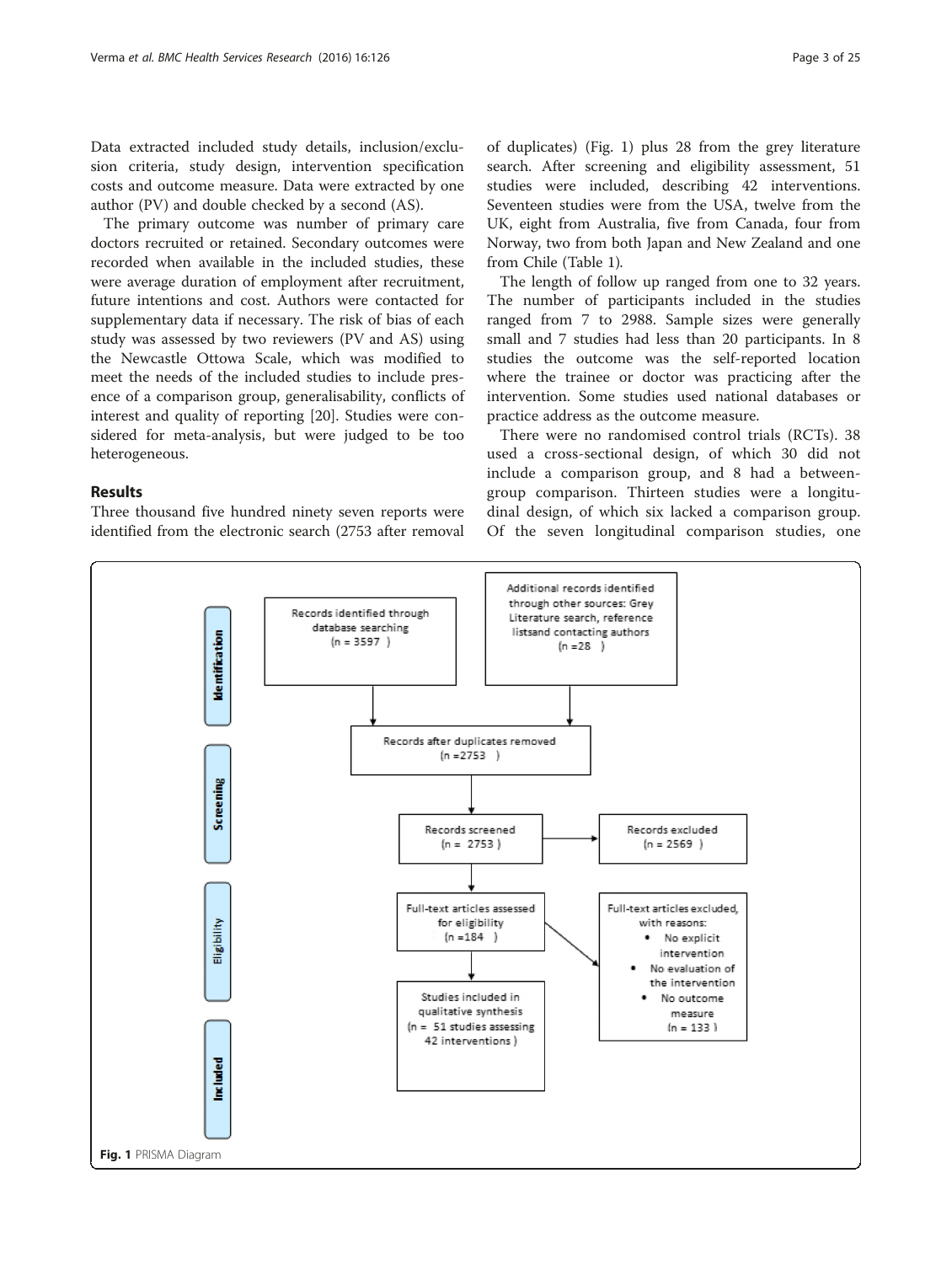<span id="page-3-0"></span>

|                | Study, (year) location                                                                                                                                                                                                                                                                                                                                                                                                           | Study type sample size                                                                                                                                                                        | Description of intervention (year)                                                                                                                                                                                                                                                                                                                                                                                                                                                                                                                                                                                                                                                                                                                                                                                                                                                                                                                                                                                                                      | Costs                                                                                                                                           | Effect of intervention on recruitment<br>and retention                                                                                                                                                                                                                                                                                                                                                                                                                                                                                                                                                                                                                                                                                                                                                                                                                                                                                                                                                                                                                                              |  |
|----------------|----------------------------------------------------------------------------------------------------------------------------------------------------------------------------------------------------------------------------------------------------------------------------------------------------------------------------------------------------------------------------------------------------------------------------------|-----------------------------------------------------------------------------------------------------------------------------------------------------------------------------------------------|---------------------------------------------------------------------------------------------------------------------------------------------------------------------------------------------------------------------------------------------------------------------------------------------------------------------------------------------------------------------------------------------------------------------------------------------------------------------------------------------------------------------------------------------------------------------------------------------------------------------------------------------------------------------------------------------------------------------------------------------------------------------------------------------------------------------------------------------------------------------------------------------------------------------------------------------------------------------------------------------------------------------------------------------------------|-------------------------------------------------------------------------------------------------------------------------------------------------|-----------------------------------------------------------------------------------------------------------------------------------------------------------------------------------------------------------------------------------------------------------------------------------------------------------------------------------------------------------------------------------------------------------------------------------------------------------------------------------------------------------------------------------------------------------------------------------------------------------------------------------------------------------------------------------------------------------------------------------------------------------------------------------------------------------------------------------------------------------------------------------------------------------------------------------------------------------------------------------------------------------------------------------------------------------------------------------------------------|--|
|                | Financial initiatives                                                                                                                                                                                                                                                                                                                                                                                                            |                                                                                                                                                                                               |                                                                                                                                                                                                                                                                                                                                                                                                                                                                                                                                                                                                                                                                                                                                                                                                                                                                                                                                                                                                                                                         |                                                                                                                                                 |                                                                                                                                                                                                                                                                                                                                                                                                                                                                                                                                                                                                                                                                                                                                                                                                                                                                                                                                                                                                                                                                                                     |  |
|                | A contract-based training system<br>for rural physicians: follow-up of<br>Jichi Medical University graduates<br>$(1978 - 2006)$<br>Matsumoto et al. (2008) [21]<br>Japan<br>Long term effect of the Home<br>prefecture Recruiting Scheme of<br>Jichi Medical University,<br>Matsumoto et al. (2008) [22]<br>Japan                                                                                                                | Longitudinal follow up<br>comparative between<br>$groups = 2988$<br>Longitudinal follow up<br>comparative between groups<br>$n = 1255$                                                        | Aims to recruit rural doctors and<br>distribute them nation-wide.<br>Jichi Medical University (1972-<br>onwards) mission to produce rural<br>doctors. "Home-prefecture recruiting<br>scheme". 9 year obligation service, 6<br>of those in rural practice after<br>graduating - in their home<br>prefecture. In exchange all<br>undergraduate fees are waived.                                                                                                                                                                                                                                                                                                                                                                                                                                                                                                                                                                                                                                                                                           | If in breach of contract - all<br>medical school expenses<br>must be repaid in a lump sum<br>(US \$183,333), plus 10 % per<br>year in interest. | By 2004 JMU graduates (post obligation)<br>were 4.2 times more likely than non JMU<br>grads to work in rural areas-<br>. In 1994 post obligation JMU Graduates<br>were 3.9 times more likely to work in<br>rural areas than non JMU graduates.<br>· Rural upbringing and primary care<br>speciality were positively associated<br>with 'having a rural address at least<br>1 year post obligation phase.<br>+69.8 % of JMU graduates settled in<br>their home prefecture after the obligation<br>period<br>• The rates varied from 45.5 to 93.3 %<br>amongst the prefectures ( $p < 0.001$ )<br>• Prefectures with relative shortage of<br>physicians had higher settlement rates.                                                                                                                                                                                                                                                                                                                                                                                                                  |  |
| $\overline{2}$ | US department of Health and Human<br>Services: The National Health Service<br>Corps (NHSC) (2012) [23] (Webpage)<br><b>USA</b><br>The Comparative Retention of National<br>Health Service Corps and Other Rural<br>Physicians Results of a 9 year follow<br>up study Pathman (1992) [24]<br><b>USA</b><br>The National Health Service Corps:<br>Rural Physician Service and retention<br>Cullen et al. (1997) [25]<br><b>USA</b> | Longitudinal follow up non<br>comparative<br>$n = not$<br>reported<br>Longitudinal follow up<br>comparative between groups<br>$n = 304$<br>Cross sectional - non<br>comparative<br>$n = 2903$ | The National Health Service Corps<br>(NHSC) (1970 onwards)<br>3 financial incentives: Loan<br>Repayment: Up to<br>\$50,000 to repay their health<br>profession student loans in exchange<br>for a two-year commitment to work<br>at an approved NHSC site in a high-<br>need, underserved area. Scholarships:<br>pays tuition<br>fees, other educational costs, and<br>provides a living stipend in return for<br>a commitment to work at least 2 years<br>at an approved<br>outpatient facility in a medically<br>underserved community. The<br>scholarship can be awarded for up<br>4 years. Service begins upon<br>graduation. Students to Service Pro-<br>gram Loan Repayment Program<br>(S2S LRP) provides up to \$120,000 to<br>medical students in their final year of<br>school in return for a commitment to<br>provide primary health<br>care full time for at least 3 years at an<br>approved NHSC site in a Health<br>Professional Shortage Area of<br>greatest need. NB length of<br>obligations changed throughout the<br>program history | Loan repayment up to<br>\$50,000<br>Bond of \$120,000                                                                                           | Evaluation 1 from 2012:<br>•82 % of NHSC 'clinicians continued to<br>practice in the short term; (1 years after<br>duration) 55 % continue to practice in<br>underserved area 10 years after<br>completing their service commitment.<br>(does not specify by which specific<br>programme they were involved in)<br>· Primary Care Physicians who completed<br>their NHSC commitment >10 years ago<br>had a 60 % retention rate.<br>Evaluation 2 from 1992<br>• Poor retention at 8 years employment<br>retention rates for NHSC VS NON NHSC<br>29 % 52 % in rural areas ( $p < 0.001$ )<br>• Hazard ratio for risk of leaving rural<br>practice altogether was 1.74 (95 % CI<br>$1.43 - 2.11$ .<br>• 7/93 (7.5 %) of NHSC physicians<br>re-enlisted in the NHS following their<br>initial terms of obligation (mean<br>additional years of service was 2.1<br>years)<br>Evaluation 3 from 1997<br>+69.8 % of the 2903 initially assigned<br>to a rural area who entered program<br>before 1975 had a urban practice address<br>in 1991 27.2 % were located in their initial<br>assignment counties. |  |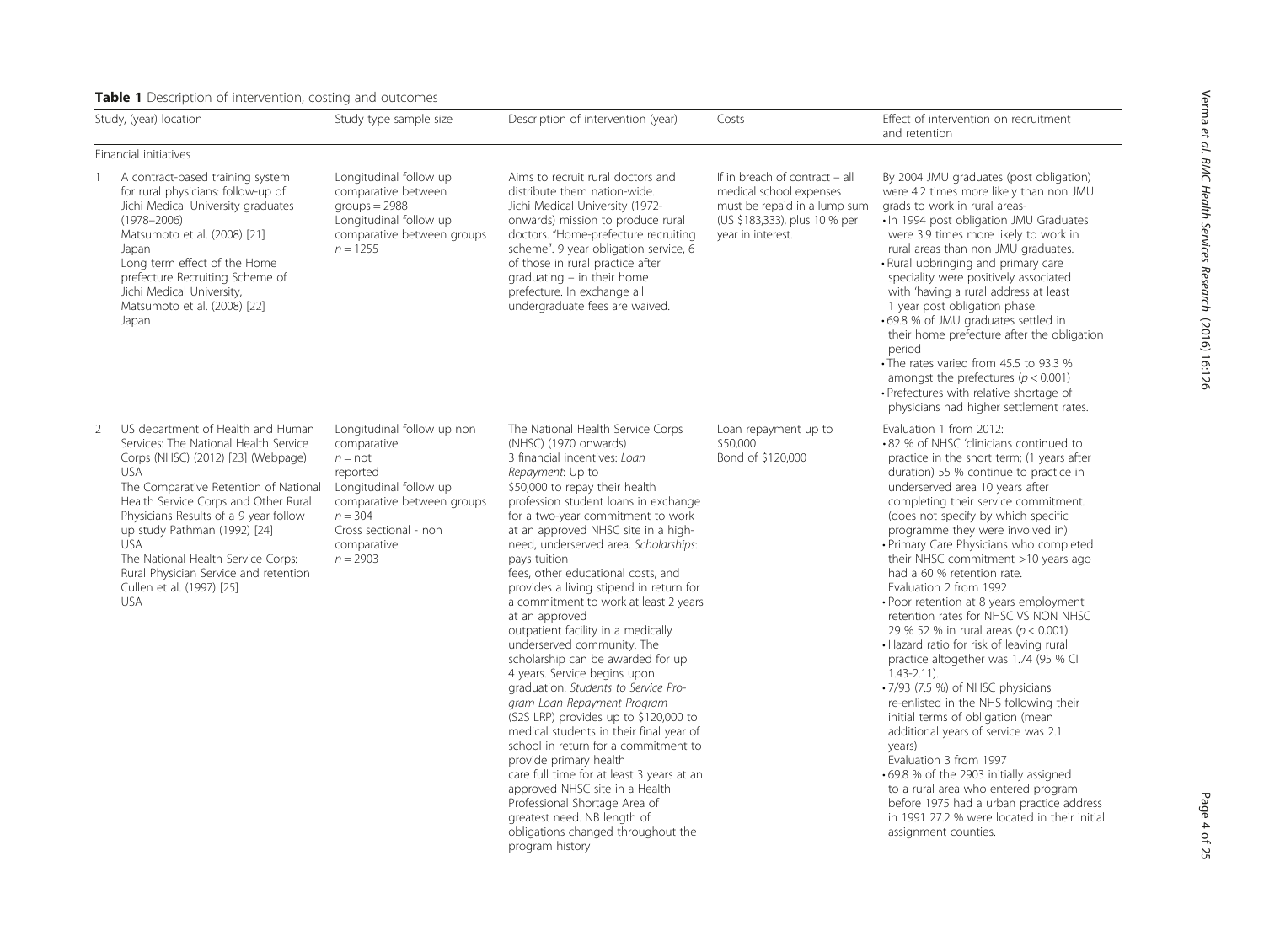| 3              | Voluntary Bonding Scheme<br>New Zealand Ministry of<br>Health (2012) [26] (webpage)<br>New Zealand                                             | Cross sectional -<br>non comparative<br>$n = 115$               | For postgraduate doctors intending<br>to train as GPs (2009- present) or<br>allied health professionals who are<br>prepared to train in rural or provincial<br>area can enter the scheme when<br>they enter vocational training.<br>Incentive scheme with no upfront<br>bonding agreement to sign - after<br>being accepted you begin working<br>or continue to work in an eligible<br>hard to staff community specialty<br>or profession. If you abide by the<br>terms and conditions of your intake<br>year, for at least 3 years you are<br>eligible to apply for payments after<br>year 3, 4 and 5 years. \$10,000 annual<br>after tax payment for up to 5 years.                                                                                                                                                                                                                                                                                                                       | Incentive of \$10,000    | In 2009 115 doctors entered.<br>• By 2012 102 (89 %) had opted out of<br>the scheme.<br>· In a survey of the 2009 cohort showed 9/37<br>(35 %); stated they planned to work in a hard to<br>staff location in both the short and long term.<br>· Significant attrition; no penalty for opting out.                                                                                                                                                                                                                                                                                                                                      |
|----------------|------------------------------------------------------------------------------------------------------------------------------------------------|-----------------------------------------------------------------|---------------------------------------------------------------------------------------------------------------------------------------------------------------------------------------------------------------------------------------------------------------------------------------------------------------------------------------------------------------------------------------------------------------------------------------------------------------------------------------------------------------------------------------------------------------------------------------------------------------------------------------------------------------------------------------------------------------------------------------------------------------------------------------------------------------------------------------------------------------------------------------------------------------------------------------------------------------------------------------------|--------------------------|-----------------------------------------------------------------------------------------------------------------------------------------------------------------------------------------------------------------------------------------------------------------------------------------------------------------------------------------------------------------------------------------------------------------------------------------------------------------------------------------------------------------------------------------------------------------------------------------------------------------------------------------|
| $\overline{4}$ | Postgraduate medical placements<br>in rural areas: their impact on the<br>rural medical workforce. Dunbabin<br>(2006) [27] Australia           | Longitudinal follow<br>up non comparative<br>$n = 82$           | Cadetship Program (1988 onwards)<br>offering bonded scholarships to<br>provide financial support for medical<br>students (residents of NSW and from<br>2005 the Australian Capital territory)<br>during their final 2 years of<br>undergraduate study. In return cadets<br>are contracted to complete 2 of their<br>first 3 postgraduate years in the NSW<br>rural hospital network.                                                                                                                                                                                                                                                                                                                                                                                                                                                                                                                                                                                                        | Bond amount not reported | • 33/77 (43 %) of cadets entering the program<br>before 1999 were working in rural locations<br>in 2004 (compared with 20.5 % of medical<br>practitioners nationally)<br>• 17/22 (77 %) GPs were in a practice location<br>closely related to where they completed<br>rural service.<br>• 44 % had chosen to specialise in GP and<br>made up 70 % of those working in rural<br>areas in 2004                                                                                                                                                                                                                                            |
| 5              | A Comparative assessment of<br>West Virginias Financial Incentive<br>Programs for Rural Physicians<br>Jackson et al. (2003) [28]<br><b>USA</b> | Cross Sectional -<br>comparative between<br>groups<br>$n = 251$ | West Virginias 4x financial incentive<br>programs (1991 onwards): Community<br>Scholarship Program (CSP) Average<br>scholarship = $$42,500$ for students from<br>a Health professional shortage area<br>(HPSA) to commit to go back and serve<br>1 year for every year of funding received<br>back in their home HPSA.<br>Health Science Scholarship Program<br>(HSSP) for fourth year medical students.<br>\$20,000 one-time award for a minimum<br>of 2 years' service in an underserved area.<br>Recruitment and Retention Community<br>Project (RRCP) : for medical residents up<br>to \$20,000 each year for up to 6 years<br>(one year service required for each year<br>of funding).<br>State loan repayment program for<br>physicians up to \$40,000 for 2 year<br>commitment contract (may be ex-<br>tended for 2 additional years at \$25,000<br>a year), for minimum 2 years' service at<br>a non-profit site in a HPSA. Must repay<br>the funding back in full if they default. | See individual programme | After obligations were completed -<br>$n = 14$ (32 %) of all obligated physicians<br>reported that they were no longer at their<br>first service rural practice site compared to<br>$n = 41$ (38 %) of the comparison group.<br>(Similar retention patterns).<br>• Obligated physicians who remained in their<br>initial rural practice anticipated to remain an<br>average of 18 more years in rural practice. Non-<br>obligated physicians had similar expectations.<br>• 6/14 (42 %) of the obligated respondents<br>left their practice for another West Virginia<br>rural site compared to 34/41 (82 %) of the<br>comparison group |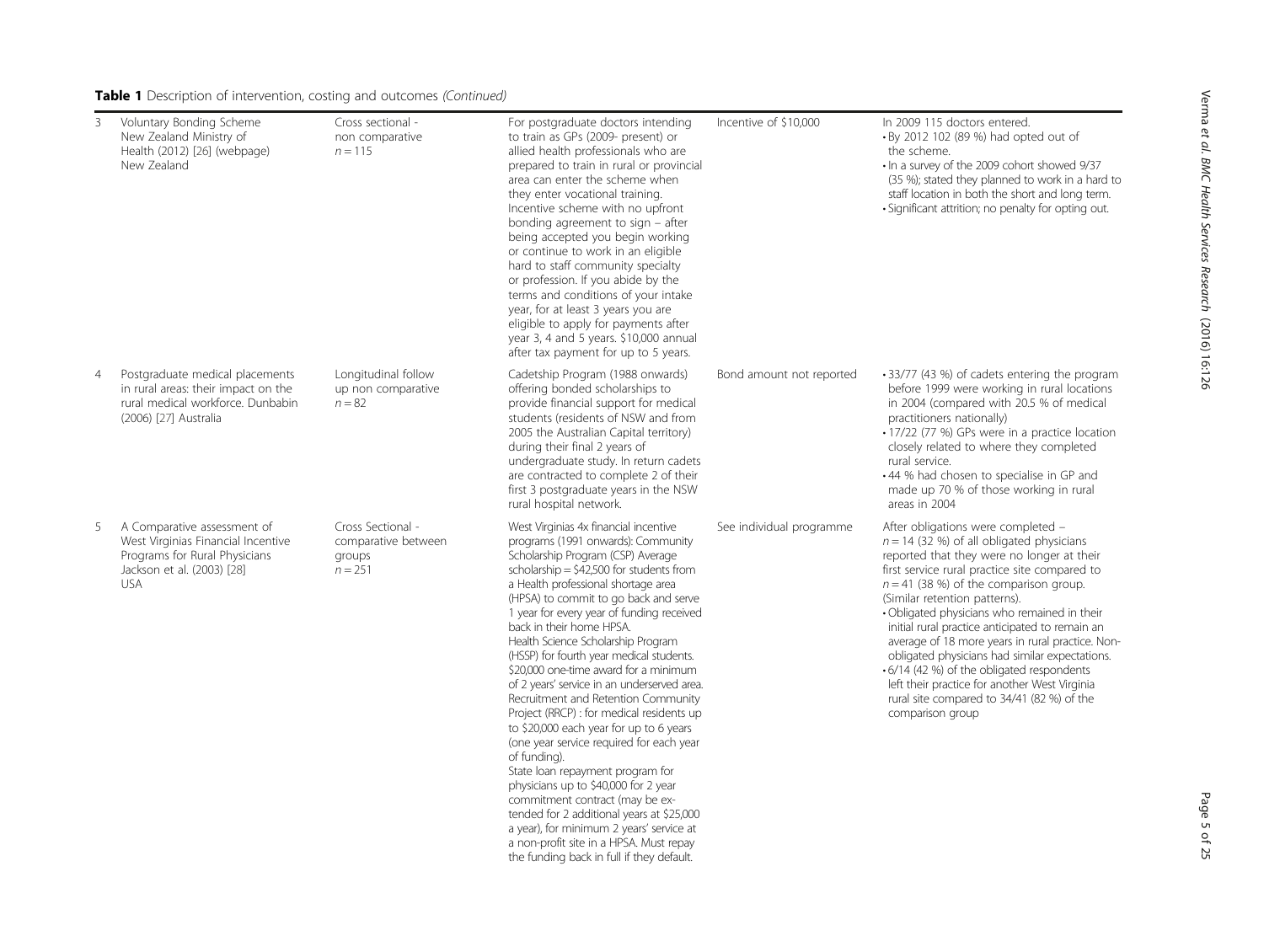| 6 | Evaluation of Physician Return<br>for service Agreement in<br>Newfoundland and Labrador<br>Mathews et al. (2013) [29]<br><b>USA</b>     | Longitudinal follow<br>up comparative between<br>groups<br>$n = 134$ | Special funded residency positions -<br>administered by Memorial University<br>of Newfoundland-(1997-2006) Offers<br>funding to medical students and to<br>postgraduate residents training in<br>family medicine and other specialist<br>programmes in which physician<br>shortages were identified (the funding<br>is gained in return for service).<br>A Family Medicine bursary is also<br>available to 3 <sup>rd</sup> and 4 <sup>th</sup> year medical<br>students intending to pursue family<br>medicine<br>Those who accept the funding are<br>expected to work in Newfoundland for<br>1 year for each year of funding<br>received. They can also pay the money<br>back (with interest). | Not reported                                  | • Retention of Return For Service vs Non<br>Return For Service physicians who first<br>started practice between 2000 and 2005<br>• 11/60 (19 %) of Return For Service graduates<br>had left the province, compared to 28/67<br>(42 %) of non-Return For Service graduates<br>· RFS physicians were 3.2 times less likely<br>compared to Non Return For Service<br>physicians to leave the province.                                                                                                                                                                                                                                                                                                                                                                                                                       |
|---|-----------------------------------------------------------------------------------------------------------------------------------------|----------------------------------------------------------------------|-------------------------------------------------------------------------------------------------------------------------------------------------------------------------------------------------------------------------------------------------------------------------------------------------------------------------------------------------------------------------------------------------------------------------------------------------------------------------------------------------------------------------------------------------------------------------------------------------------------------------------------------------------------------------------------------------|-----------------------------------------------|---------------------------------------------------------------------------------------------------------------------------------------------------------------------------------------------------------------------------------------------------------------------------------------------------------------------------------------------------------------------------------------------------------------------------------------------------------------------------------------------------------------------------------------------------------------------------------------------------------------------------------------------------------------------------------------------------------------------------------------------------------------------------------------------------------------------------|
| 7 | Evaluation of the Arizona Medical<br>student Exchange Program.<br>Navin TR and Nichols AW (1977) [30]<br><b>USA</b>                     | Cross sectional -<br>non comparative<br>$n =$ unclear                | Students from 11 states which lack<br>training facilities are given financial<br>assistance to attend graduate<br>programs in the health sciences.(1969-<br>onwards) The cost that an Arizona<br>student faces in attending an out of<br>state medical school is covered (\$500<br>in 1953) for return of service to<br>Arizona: 2 years' service for every year<br>of participation in the program.<br>(Reduced to 1:1 years in 1958 due to<br>low uptake) The accepting school is<br>also offered an 'additional sum' of<br>\$6000 as an inducement to accept<br>more Arizona students in the future.<br>The students were given the option to<br>repay the debt in cash                      | Sending state paid<br>receiving school \$6000 | In 1953 the first medical students were<br>assisted by the program:<br>• From 1953 to 1967 the program failed to the<br>raise the number of medical school<br>applications from Arizona.<br>· Between 1955 and 1965 there was a<br>consistent decline in the physician-<br>population ratio (NB time lag whilst students<br>are at medical school)<br>Out of 149 program graduates<br>· 21/149 (14 %) chose service repayment in a<br>rural area within Arizona.<br>Out of the 143 who have started discharging<br>their obligation<br>• 55/143 (38 %) chose cash repayment instead<br>of service.<br>• 67/143 (47 %) chose service in a metropolitan<br>area within Arizona<br>As of 1975<br>.62 % of participants repaid there loan<br>obligation through service in the state- but<br>not specifically to rural areas. |
| 8 | Outcomes of states' scholarship,<br>loan repayment, and related<br>programs for physicians<br>Pathman, et al. (2004) [31]<br><b>USA</b> | Cross sectional -<br>comparative between groups<br>$n = 1157$        | 5 Program types which were<br>operating in 1996 (onwards) were<br>compared :<br>Scholarships- obligate medical<br>students early in their training many<br>years before they serve their<br>obligations, firmly expected to provide<br>service, hefty penalties are used to<br>discourage them from buying out of<br>the obligation                                                                                                                                                                                                                                                                                                                                                             | Not reported                                  | Obligated physicians remained longer in their<br>Practices than non-obligated physicians<br>( $p = 0.03$ ) 71 % vs 61 % at 4 years and 55 % vs<br>52 % at 8 years<br>· Obligated physicians worked in underserved<br>areas (low physician to population ratio) more<br>often than non-obligated physicians 37 % vs<br>11 % $p < 0.001$<br>· Obligated physicians remained longer in their<br>service practices than non-obligated physicians                                                                                                                                                                                                                                                                                                                                                                              |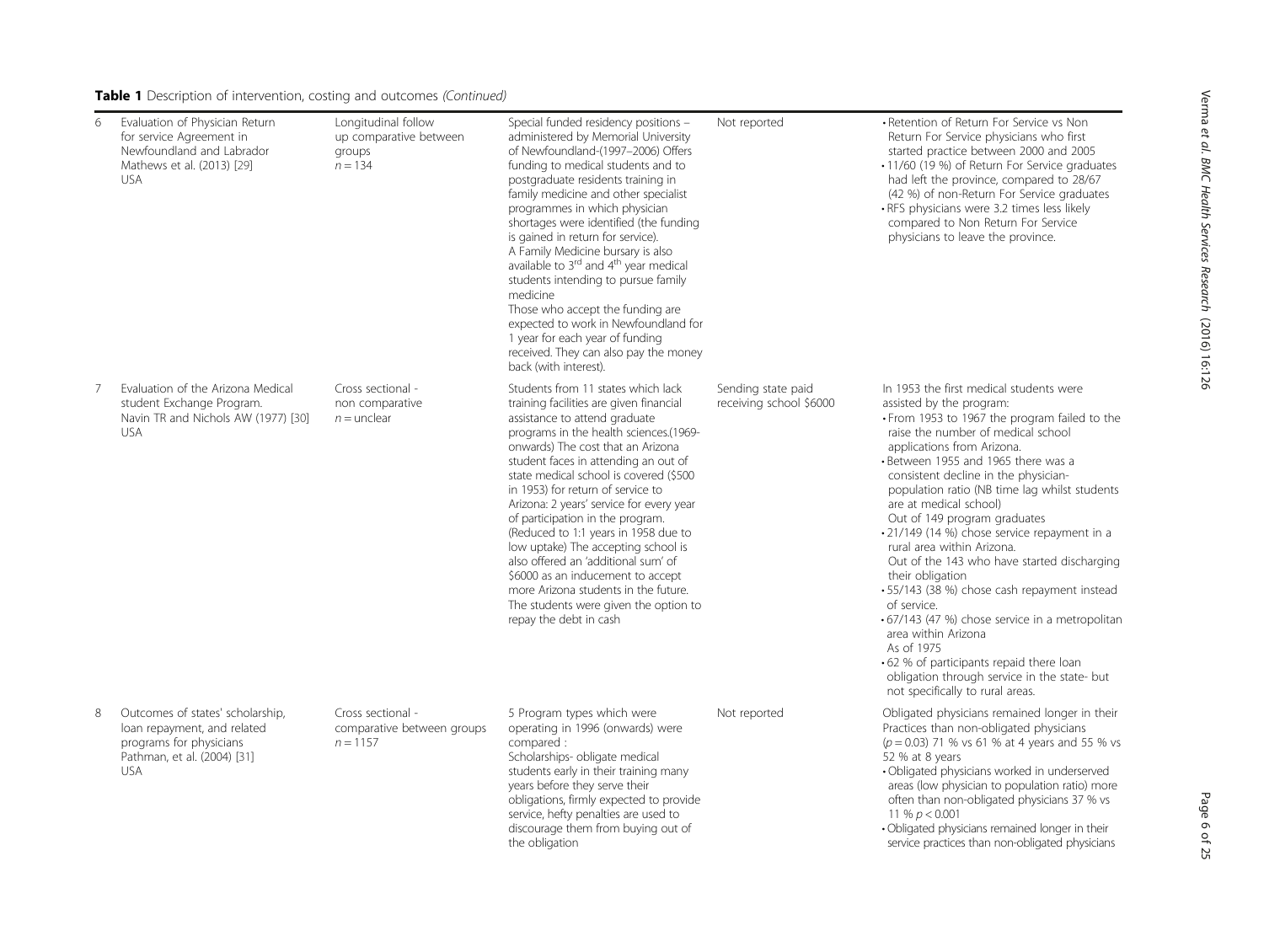|    |                                                                                                                                                    |                                                                  | Service option loans-targeted to<br>medical students - can perform a<br>service or repay the loans at standard<br>interest rates<br>Loan repayment - commit physicians<br>later, nearing the end of residency.<br>Provide assistance to repay loans<br>accrued earlier in medical school.<br>Minimal penalties on physicians who<br>fail to provide a period of service.<br>Direct financial incentives: "golden<br>hello" to work in rural area; usually<br>no penalty or minimal penalty for<br>failure to complete minimal service.<br>Resident support - financial assistance;<br>scholarships, loan repayment and direct<br>financial incentive- service begins 1-2<br>years after commitment at the end of<br>residency. |              | in their first jobs after training (HR for leaving<br>0.70; 95 % CI 0.51-0.96 $P = 0.029$ )<br>• Longest group retention was seen for<br>loan repayment scheme .66 % of whom<br>remained in their service sites for 8 years.<br>· Service option loans reported the lowest<br>average service completion rate (44.7 %)<br>· Scholarship programs had a service completion<br>rate of (66.5 %)<br>• The highest buy out rate was for service<br>option loan programs (49.2 %) and scholarship<br>program (27.2 %)                                          |
|----|----------------------------------------------------------------------------------------------------------------------------------------------------|------------------------------------------------------------------|--------------------------------------------------------------------------------------------------------------------------------------------------------------------------------------------------------------------------------------------------------------------------------------------------------------------------------------------------------------------------------------------------------------------------------------------------------------------------------------------------------------------------------------------------------------------------------------------------------------------------------------------------------------------------------------------------------------------------------|--------------|-----------------------------------------------------------------------------------------------------------------------------------------------------------------------------------------------------------------------------------------------------------------------------------------------------------------------------------------------------------------------------------------------------------------------------------------------------------------------------------------------------------------------------------------------------------|
|    | Recruit rural students                                                                                                                             |                                                                  |                                                                                                                                                                                                                                                                                                                                                                                                                                                                                                                                                                                                                                                                                                                                |              |                                                                                                                                                                                                                                                                                                                                                                                                                                                                                                                                                           |
| 9  | Long Term Retention of<br>Graduates from a program<br>to increase the Supply of<br>rural Family Physicians<br>Rabinowitz (2005) [32]<br><b>USA</b> | Cross sectional -<br>comparative<br>between groups<br>$n = 1937$ | The Physician Shortage Area<br>Programme (PSAP) (1974 onwards).<br>Recruited applicants with a rural<br>background, eligible for financial<br>aid (payable loans). Undertake rural<br>family medicine placements in rural<br>areas in their 3rd and 4 <sup>th</sup> years.                                                                                                                                                                                                                                                                                                                                                                                                                                                     | Not reported | 1937 Jefferson graduates from classes of<br>1978-1986 (148 PSAP graduates) 38 PSAP<br>graduates identified.<br>• After 11-16 years 26/38 (68 %) PSAP graduates<br>were still practicing family medicine in the<br>same rural area compared to 25/54 (46 %) of<br>their non-programme peers ( $p = 0.03$ ) in 2002                                                                                                                                                                                                                                         |
| 10 | The Contribution of Memorial<br>University's medical school to<br>rural physician supply<br>Mathews (2008) [33]<br>Canada                          | Cross sectional<br>non comparative<br>$n = 1322$                 | Long standing 'med quest' program<br>(1973 onwards) to encourage<br>secondary school students to a heath<br>professional career. More than 30 % of<br>memorial medical students are from<br>rural origin compared with 1 % of<br>other Canadian medical schools<br>Medical school tuition is half the<br>Canadian average                                                                                                                                                                                                                                                                                                                                                                                                      | Not reported | Practice locations in 2004 were determined<br>for graduates from 1973 to 1998.<br>. In 2004 81/1322 (6.1 %) of graduates were<br>working in a rural community in<br>Newfoundland making up (20.8 %) of the<br>rural physicians in the province.<br>$\cdot$ n = 167 (12.6 %) graduates worked in Rural<br>Canada making up 4.9 % of the rural<br>physicians in Canada.<br>· Predictors of primary care doctors working in<br>the area included having a rural background<br>(OR 2.52 95 % CI 1.72-3.71) being from the<br>area (OR 5.90, 95 % 1.80-19.36). |
| 11 | Influencing residency choice<br>and practice location through<br>a longitudinal rural pipeline<br>program<br>Quinn (2011) [34]<br><b>USA</b>       | Cross sectional<br>non comparative<br>$n = 1046$                 | The Missouri University Rural Track<br>Pipeline Program (MU RTPP) (1995<br>onwards) has a preadmission<br>program for rural students (rural<br>scholars). Summer community<br>programs for second year students:<br>students participate in a clinical<br>program in a rural community<br>setting; participating hospital or clinic                                                                                                                                                                                                                                                                                                                                                                                            | Not reported | 48 rural scholars were tracked from 2002 and<br>compared to non-participants and RTC<br>participants<br>• 18/20 (90 %) of rural scholars are practicing in<br>Missouri<br>• 37/75 (49.3 %) of RTC are practicing in Missouri.<br>.57.4 % of students who participated in the RTC<br>program chose a rural location for their first<br>practice                                                                                                                                                                                                            |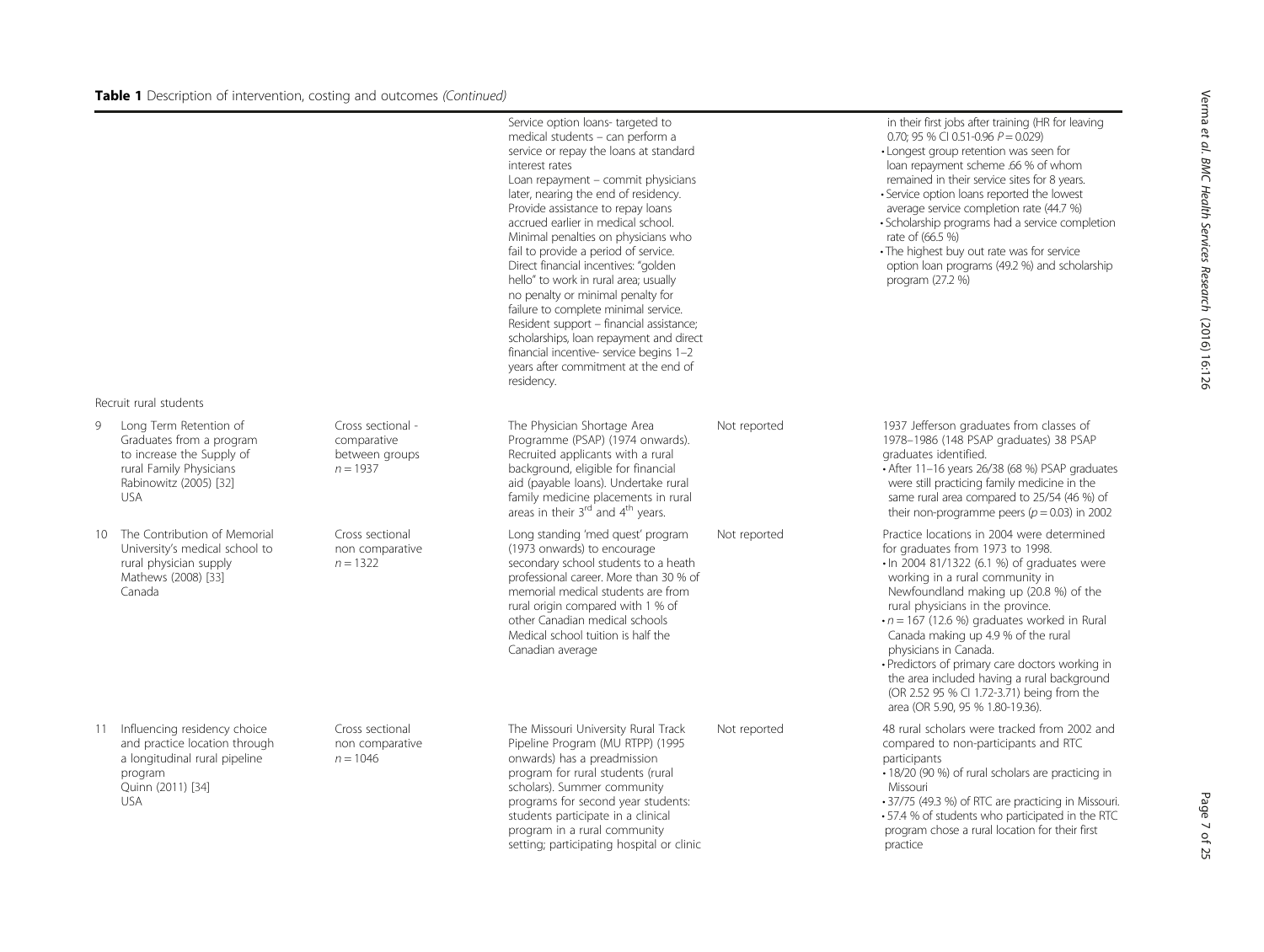|    |                                                                                                                                                     |                                                 | sponsors students and the student<br>receives a stipend $(51000 - 52000)$ .<br>Aim to increase knowledge of rural<br>medicine, improve clinical skills<br>Six month Rural Track Clerkship (RTC)<br>for third year medical students:<br>students live and work in a rural<br>community<br>Rural track elective for 4th year<br>medical students- one month<br>primary care or specialty electives in<br>a rural setting                                                                                                              |              | • Rural Scholars more than twice as likely to<br>'match' into family medicine                                                                                                                                                                                                                                                            |
|----|-----------------------------------------------------------------------------------------------------------------------------------------------------|-------------------------------------------------|-------------------------------------------------------------------------------------------------------------------------------------------------------------------------------------------------------------------------------------------------------------------------------------------------------------------------------------------------------------------------------------------------------------------------------------------------------------------------------------------------------------------------------------|--------------|------------------------------------------------------------------------------------------------------------------------------------------------------------------------------------------------------------------------------------------------------------------------------------------------------------------------------------------|
| 12 | Improving the recruitment and<br>retention of doctors by training<br>medical students locally<br>Landry et al. (2011) [35]<br>Canada                | Cross sectional non<br>comparative<br>$n = 390$ | New Brunswick does not have a<br>medical school. It's the only Canadian<br>bilingual province. Places reserved for<br>New Brunswick (NB) residents in<br>three French medical schools in<br>Quebec since 1967 students may also<br>undertake part of their training in<br>their home province, and opportunity<br>to study in first language within<br>home province provided since 2006.                                                                                                                                           | Not reported | Odds Ratios for current practice in NB by<br>exposure to the province during training,<br>stratified by year of undergraduate training<br>• 4 <sup>th</sup> Year OR 9.3 (95 % Cl 1.4-60.)<br>• 3rd Year OR 9.3 (95 % Cl 1.5 -56.9)<br>• 184/263 (70 %) of all graduates were<br>currently practicing medicine in New<br><b>Brunswick</b> |
|    | 13 Rural doctor recruitment: does<br>medical education in rural districts<br>recruit doctors to rural areas?<br>Magnus et al. (1993) [36]<br>Norway | Cross sectional<br>non comparative<br>$n = 417$ | Established a medical school in<br>northern Norway (1972) with the<br>hypothesis of 'homecoming salmon.'<br>Educating young people from the<br>rural areas of northern Norway are<br>likely to stay in these remote areas.                                                                                                                                                                                                                                                                                                          | Not reported | Questionnaire sent to all graduates from<br>1979 to 1989<br>234/417 (56.1 %) of The University of<br>Tromso graduates are retained in<br>Northern Norway.<br>$\cdot$ n = 192 (82 %) of these doctors were<br>brought up in northern Norway.                                                                                              |
|    | 14 Illinois RMED: A Comprehensive<br>Program to Improve the Supply<br>of Rural Family Physicians<br>Stearns et al. (2000) [37]<br><b>USA</b>        | Cross sectional non<br>comparative<br>$n = 39$  | Rural Medical Education (RMED)<br>(1993 onwards): longitudinal, multi-<br>dimensional program with a focus on<br>family practice.<br>RMED provides a focused curriculum<br>for 4 years focusing on family<br>medicine, rural health issues and<br>community based medicine peer<br>support, a 16 week rural preceptorship.<br>Students recruited - must demonstrate<br>an orientation towards rural practice<br>and family practice Students sign a<br>pledge promising to complete the<br>4 year rural curriculum (no obligation/) | Not reported | After 6 years 39 physicians have graduated<br>· 27/39 (69 %) of RMED alumni are in family<br>practice residencies<br>• 32/39 (82 %) are working in primary care                                                                                                                                                                          |
|    | International recruitment                                                                                                                           |                                                 |                                                                                                                                                                                                                                                                                                                                                                                                                                                                                                                                     |              |                                                                                                                                                                                                                                                                                                                                          |
|    | 15 From Spain to County Durham:<br>experience of cross cultural general<br>practice recruitment<br>Bregazzi et al.(2005) [38]<br>UK                 | Cross sectional -<br>non comparative<br>$n = 7$ | The Durham Initiative' Spanish General<br>Practitioners (2002-2003) were<br>recruited to under-doctored areas in<br>Durham. They undertook a 4 month<br>induction program of language                                                                                                                                                                                                                                                                                                                                               | Not reported | Of the 7 GPs recruited (1 dropped out<br>part way through the year)<br>• 5/7 (71 %) have continued to work<br>beyond the initial years contract                                                                                                                                                                                          |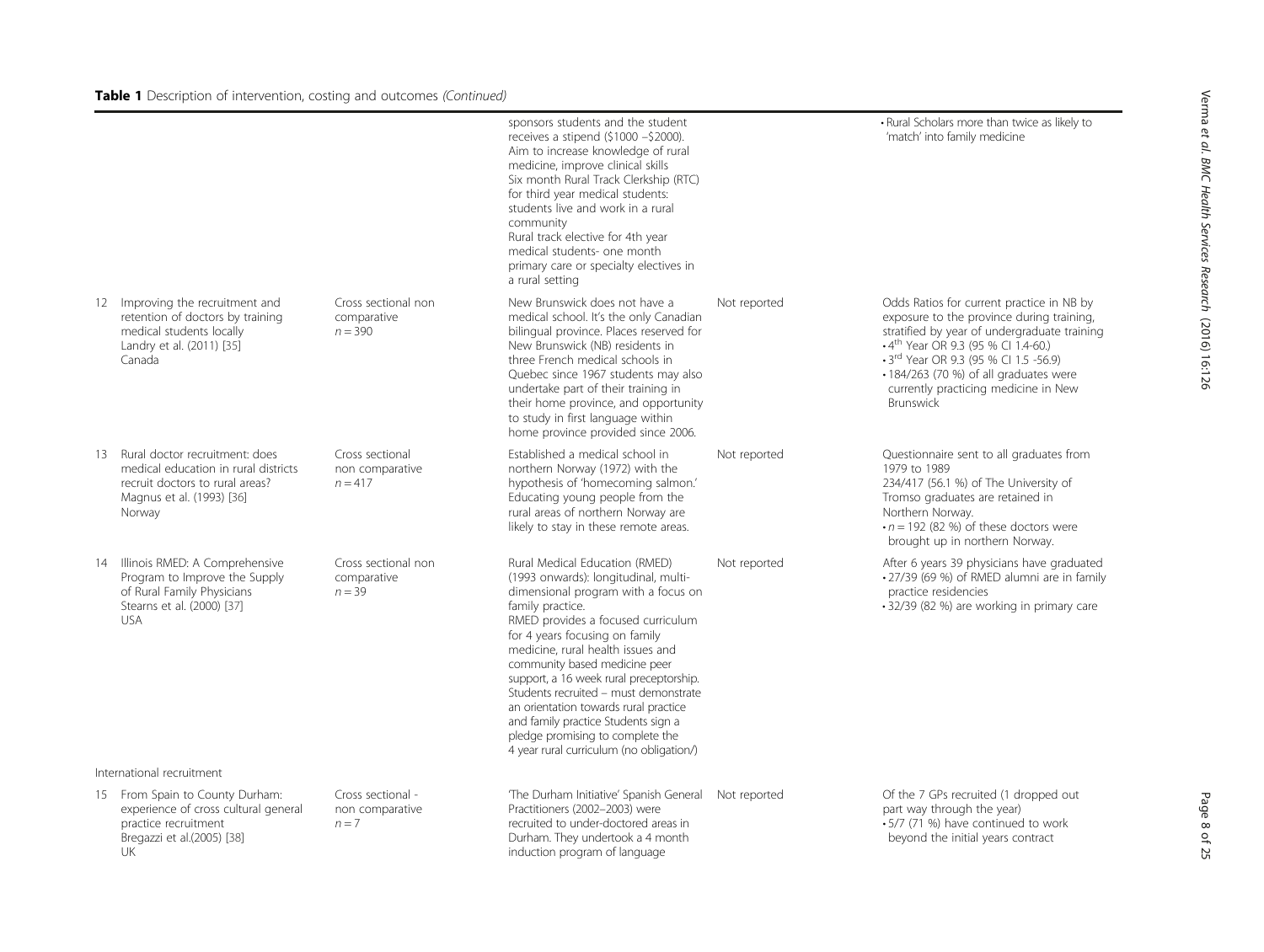|    |                                                                                                                                                                                                                                                                    |                                                                                                                      | training, supervised learning in the GP<br>training environment. After induction<br>they began their first post, continuing<br>to meet weekly for peer group<br>sessions facilitated by a GP trainer +<br>Spanish born GP.                                                                                                                                                                                                                                                                                                                                                                                                      |                                                                                                  | • 3/7 (43 %) expect to continuing practice<br>for between 1 and 3 years                                                                                                                                                                                                                                                                                                                                                                                                                                                                                                                                                                                                                                                                                                               |
|----|--------------------------------------------------------------------------------------------------------------------------------------------------------------------------------------------------------------------------------------------------------------------|----------------------------------------------------------------------------------------------------------------------|---------------------------------------------------------------------------------------------------------------------------------------------------------------------------------------------------------------------------------------------------------------------------------------------------------------------------------------------------------------------------------------------------------------------------------------------------------------------------------------------------------------------------------------------------------------------------------------------------------------------------------|--------------------------------------------------------------------------------------------------|---------------------------------------------------------------------------------------------------------------------------------------------------------------------------------------------------------------------------------------------------------------------------------------------------------------------------------------------------------------------------------------------------------------------------------------------------------------------------------------------------------------------------------------------------------------------------------------------------------------------------------------------------------------------------------------------------------------------------------------------------------------------------------------|
| 16 | Retention of J1 Visa Waiver<br>Program physicians in<br>Washington States Health<br>Professional Shortage Areas.<br>Kahn et al. (2010) [39]<br><b>USA</b><br>The Effect of the Physician<br>J-1 Visa Waiver on Rural Wisconsin<br>Crouse (2006) [40]<br><b>USA</b> | Cross sectional -<br>non comparative<br>$n = 141$<br>Cross sectional -<br>comparative between<br>groups<br>$n = 145$ | Conrad J-1 Visa Waiver Program:<br>(1994 onwards) International medical<br>graduates can agree to serve in an<br>officially designated rural or urban<br>underserved area in an exchange for<br>a J-1 visa waiver; removing the usual<br>commitment to leave the United<br>States for a minimum of two years<br>on completion of training.<br>The doctors on this program are<br>obligated to work for an approved<br>J-1 waiver employer for the duration<br>of their commitment period<br>(in Washington = $3$ years)<br>J-1 Visa Waiver in Rural Wisconsin<br>(1996 onwards)<br>As above and commitment period<br>(3 years). | Not reported<br>Not reported                                                                     | All J-1 Visa waiver physicians assigned to<br>employers in Washington between 1995<br>and 2003 were identified<br>77/141 responded (55 %)<br>• These remained with their employers a<br>median of 23 months (0-120 months)<br>longer than their commitment period<br>(3 years for physicians)<br>• 65/7 (84 %) remained with their waiver<br>employers longer than their commitment.<br>• 32/77 (23 %) are still working for their<br>assigned j-1 waiver employers.<br>• 38 % felt employers should have shown<br>them more respect.<br>All J-1 Visa waiver physicians assigned to<br>employers in Wisconsin between 1996 and<br>2002 were identified $n = 145$ , 72 responded<br>(69%<br>• 30 % of these did not complete the 3 year<br>obligation period in the assigned community |
|    | 17 Choice or chance! The influence<br>of decentralized training on GP<br>retention in the Bogong region<br>of Victoria and New South Wales<br>Robinson et al. (2013) [41]<br>Australia                                                                             | Cross sectional -<br>non comparative<br>$n = 61$                                                                     | Decentralization of GP training<br>(1998 onwards) to regional training<br>providers to attract Australian born<br>GPs + IMG's to rural areas. Moratorium<br>introduced in 1997 which allowed<br>IMG and overseas born Australian<br>trained doctor's access to a Medicare<br>provider number & access to<br>government funded rebates if they<br>trained in an accredited GP training<br>program and practiced in 'areas of<br>need' for up to 10 years. Regional<br>training providers train GP registrars.                                                                                                                    | Not reported                                                                                     | •7/26 (27 %) of the doctors subject to the<br>moratorium who had completed their<br>vocational training stayed in rural practice.<br>• 24/57 (42 %) of all GPs who had<br>completed their vocational training<br>remained in rural general practice. 32 %<br>$(n = 18)$ remaining in Bogong region.<br>$\cdot$ 73 % ( $n = 16$ ) of the Australian born<br>respondents and $n = 8$ (23 %) of the overseas<br>born respondents remain in rural practice.                                                                                                                                                                                                                                                                                                                               |
|    | Rural/primary care focused<br>placements for undergraduates                                                                                                                                                                                                        |                                                                                                                      |                                                                                                                                                                                                                                                                                                                                                                                                                                                                                                                                                                                                                                 |                                                                                                  |                                                                                                                                                                                                                                                                                                                                                                                                                                                                                                                                                                                                                                                                                                                                                                                       |
|    | 18 Recruitment and retention of<br>rural physicians: outcomes from<br>the rural physician associate<br>program of Minnesota<br>Halaas et al. (2008) [42]<br><b>USA</b>                                                                                             | Cross sectional -<br>non comparative<br>$n = 1175$                                                                   | Rural Physician Associate Programme<br>(RPAP)(1971 onwards)<br>3 <sup>RD</sup> year medical students assigned<br>to rural communities for 9 months.<br>Hands on participation, one-one<br>teaching, online curriculum<br>participate in online discussion with<br>fellow students meet with RPAP<br>faculty 6 times/9 months.                                                                                                                                                                                                                                                                                                   | Communities make a<br>financial<br>commitment paying \$4000<br>to<br>have a student for the year | Since 1971 (1175) medical students<br>have completed the RPAP experience.<br>+448/901 (49.7 %) of currently practicing<br>graduates do so in rural settings<br>+44 % currently practice in rural setting<br>100 % of the time (compared to 9 % of<br>physicians nationally practice in rural areas)<br>• 14 % spend 50 % of their time in a rural practice<br>and 50 % of their time in metropolitan city                                                                                                                                                                                                                                                                                                                                                                             |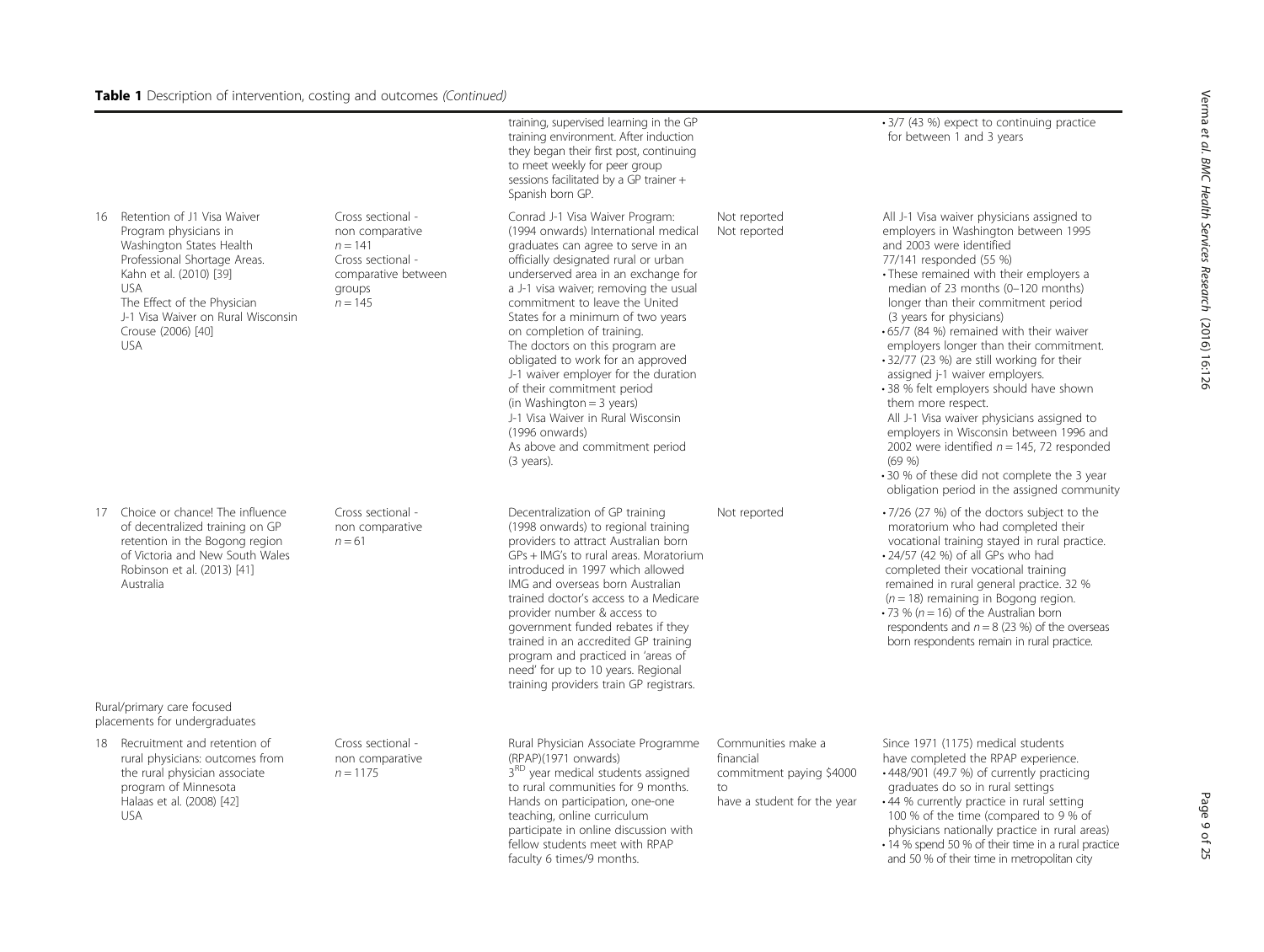|                                                                                                                                                                          |                                                                  |                                                                                                                                                                                                                                                                                                                                                                                                                                                                                                                                                                                                                                           |                                                                               | •64 % of all graduates practice in Minnesota<br>and 36 % in rural areas of the state<br>· 160/410 (40 %) graduates raised in<br>metropolitan areas currently practice within<br>rural area.<br>• 1/2 of the RPAP class spend 2 years of<br>medical school on a campus which actively<br>recruits from a rural background<br>•896/1175 (82 %) of RPAP graduates have<br>chosen primary care 742/1175 (68.1 %)<br>family medicine |
|--------------------------------------------------------------------------------------------------------------------------------------------------------------------------|------------------------------------------------------------------|-------------------------------------------------------------------------------------------------------------------------------------------------------------------------------------------------------------------------------------------------------------------------------------------------------------------------------------------------------------------------------------------------------------------------------------------------------------------------------------------------------------------------------------------------------------------------------------------------------------------------------------------|-------------------------------------------------------------------------------|---------------------------------------------------------------------------------------------------------------------------------------------------------------------------------------------------------------------------------------------------------------------------------------------------------------------------------------------------------------------------------------------------------------------------------|
| 19 An Evaluation of the Rural<br>Education program of the<br>state university of New York<br>Upstate Medical University<br>1990-2003<br>Smucny (2005) [43]<br><b>USA</b> | Cross sectional -<br>comparative between<br>groups<br>$n = 2101$ | Voluntary. 36 week clinical experience<br>in rural communities for medical<br>students that began in 1989.<br>Until 2001 they also received a<br>\$10,000 stipend for participating in<br>RMED. Clinical training is completed<br>in rural communities                                                                                                                                                                                                                                                                                                                                                                                    | Until 2001 received a \$10,000<br>stipend for participating in<br><b>RMED</b> | Between 1989 and 2003; 130 students have<br>completed RMED:<br>· 22/86 (26 %) of RMED programme graduates<br>(excluding residents) practiced in rural<br>locations vs non programme students 95/<br>1307 (7 %) $[p < 0.0001]$<br>+64/76 84 % believed RMED was important in<br>helping them choose ?A3B2 show<br>\$10#?>location                                                                                                |
| 20 Geographic and Speciality<br>Distributions of WAMI program<br>Participants and Nonparticipants<br>Adkins et al. (1987) [44]<br><b>USA</b>                             | Cross sectional -<br>comparative between<br>groups<br>$n = 2704$ | WAMI Program (1975 onwards) The<br>states of, Alaska, Montana and Idaho,<br>which lack training facilities entered<br>into a cooperative medical education<br>program- with The University of<br>Washington. It would accept 20<br>students each from Montana and<br>Idaho and 10 from Alaska each year.<br>It has a decentralized medical<br>school program where teaching<br>occurs in rural areas.                                                                                                                                                                                                                                     | In 1982 the programme<br>cost the 4 states \$4.8<br>million collectively.     | Graduates from 1975 to 1981 included:<br>In 1984:<br>$\cdot$ n = 156/677 (23 %) of graduates with<br>programme experience were working in<br>a non-metropolitan area compared to<br>$n = 32/260$ (12 %) of graduates without<br>programme experience.                                                                                                                                                                           |
| Rural/underserved postgraduate<br>placement                                                                                                                              |                                                                  |                                                                                                                                                                                                                                                                                                                                                                                                                                                                                                                                                                                                                                           |                                                                               |                                                                                                                                                                                                                                                                                                                                                                                                                                 |
| 21 Where are they Now<br>The Career paths of Remote<br>Vocational training scheme<br>registrars<br>Wearne (2010) [46]<br>Australia                                       | Cross sectional -non<br>comparative<br>$n = 24$                  | The remote vocational-training scheme<br>(1999–2005) trains doctors in remote<br>communities using distance education<br>and supervision. Standard program was<br>3 years duration. Contact with<br>supervisors is minimal (a minimum of<br>1 h per week in the first 6 months, 1 h<br>per fortnight in the second 6 months,<br>and 1 h per month thereafter using<br>telephone, text, fax, email or internet<br>videoconferencing). Registrars attend<br>weekly tele-tutorials and develop their<br>clinical and procedural skills needed for<br>the extended scope of remote clinical<br>practice at 2 yearly face to face<br>workshops | Not reported                                                                  | •24 doctors graduated from the training<br>scheme<br>•6 graduates (25 %) work in the same location<br>as they trained.<br>$\cdot$ 17/21 (81 %) in rural areas<br>• 20/21 (95 %) still work in Australia                                                                                                                                                                                                                         |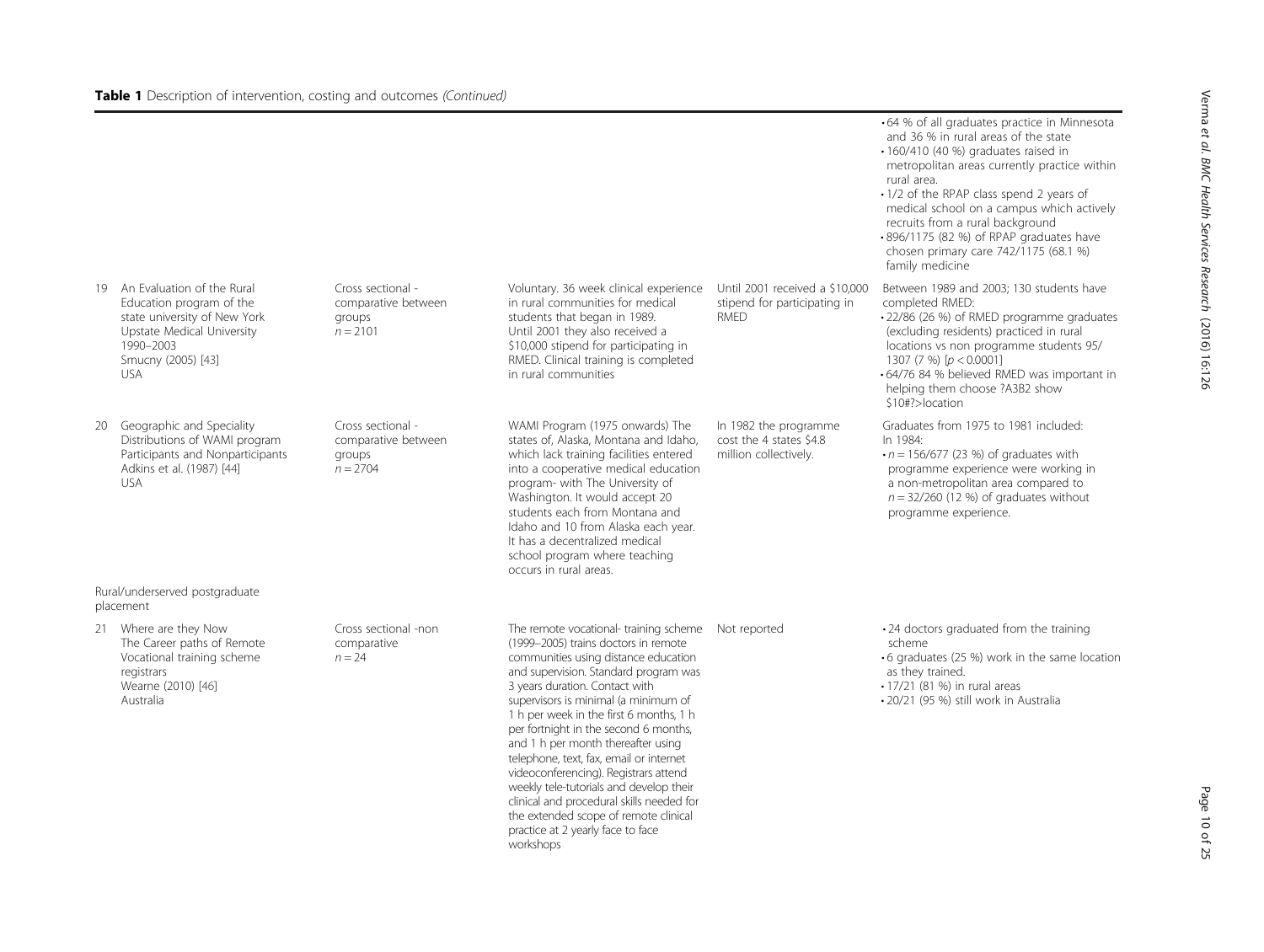|    | Experiences of female General<br>practice registrars: are Rural<br>attachments encouraging<br>them to stay?<br>Charles et al. (2005) [45]<br>Australia                                                                                      | Cross sectional - non<br>comparative<br>$n = 83$                                                                    | Mandatory minimum of 6 months<br>training in a rural area for GP<br>registrars on the General Practice<br>Education and Training Program<br>(2002).                                                                                                                                                                                                                                                                    | Not reported | · 21/65 (32 %) of registrars reported being<br>more likely to work in a rural area as a<br>direct result of the attachment<br>• 9/65 (14 %) were influenced against it as<br>a direct result of the attachment.<br>• Plans to work in a rural area were<br>positively associated with prior rural residence<br>· Registrars on specific rural pathway training<br>had more intention of working in a rural<br>location after graduation 49 % compared to<br>22 % of general pathway registrars ( $p < 0.05$ )   |
|----|---------------------------------------------------------------------------------------------------------------------------------------------------------------------------------------------------------------------------------------------|---------------------------------------------------------------------------------------------------------------------|------------------------------------------------------------------------------------------------------------------------------------------------------------------------------------------------------------------------------------------------------------------------------------------------------------------------------------------------------------------------------------------------------------------------|--------------|-----------------------------------------------------------------------------------------------------------------------------------------------------------------------------------------------------------------------------------------------------------------------------------------------------------------------------------------------------------------------------------------------------------------------------------------------------------------------------------------------------------------|
| 23 | Training family physicians in<br>community health centres:<br>a health workforce solution<br>Morris et al. (2008) [48]<br><b>USA</b>                                                                                                        | Cross sectional -<br>comparative between<br>group<br>$n = 1312$                                                     | Community health care centres (1980<br>onwards) federally funded primary<br>care clinics that provide care for<br>underinsured and uninsured patients<br>trained family medicine graduates-<br>with the hope that they will be<br>better prepared and more likely to<br>meet the health workforce demands                                                                                                              | Not reported | OR's for current practice in underserved area<br>based on training exposure:<br>• Family physicians training in a programme<br>OR 2.7 (95 % Cl 1.6-4.7) compare to non-<br>programme trained physicians<br>+63.9 % of CHC trained physicians working in<br>underserved area compared to 37.3 % non-<br>programme physicians.                                                                                                                                                                                    |
|    | Well-being/peer support initiatives                                                                                                                                                                                                         |                                                                                                                     |                                                                                                                                                                                                                                                                                                                                                                                                                        |              |                                                                                                                                                                                                                                                                                                                                                                                                                                                                                                                 |
|    | 24 Impact of support initiatives on<br>retaining rural general<br>practitioners<br>Gardiner et al. (2006) [48]<br>Australia                                                                                                                 | Longitudinal Study<br>comparative<br>(before and after)<br>$n = 221$                                                | The DR DOC programme introduced<br>in 1999 (onwards) as a rural<br>workforce support programme<br>offering both social and emotional<br>support strategies as well as practical<br>interventions to help improve<br>primary care doctors health<br>and wellbeing including peer<br>supported networks, emergency<br>support lines and rural retreats, and<br>health check-ups for rural doctors<br>and their families. | Not reported | Followed up in 2001 (time 1) and 2003 (time 3)<br>• Moderate reduction of 5 % of those<br>considering on leaving rural General Practice<br>after the Course<br>"Time 1": 98/187 (52.7 %) to "Time 2" : 102/221<br>(46.1 %)                                                                                                                                                                                                                                                                                      |
| 25 | Postgraduate training at the<br>ends of the earth - a way to<br>retain physicians?<br>Straume et al. (2010) [50]<br>Norway<br>Internship at the ends of the<br>earth - a way to recruit physicians?<br>Straume et al. (2010) [49]<br>Norway | Longitudinal study non<br>comparative<br>$n = 36$<br>Cross sectional -<br>comparative between<br>group<br>$n = 233$ | Special tutorial group started in<br>1997 (onwards) for postgraduates<br>serving a 18 month medical<br>internship in rural area (normal in<br>Norwegian training program) to<br>enhance retention, decrease<br>professional and social isolation                                                                                                                                                                       | Not reported | 29/36 (80 %) family doctors were still working<br>in Finnmark In 2003/4, 6 years after<br>completing their tutorial.<br>•Overall 5 year retention rate of 65 %<br>· Interns bought up in the north were 8 times<br>more likely to take their first job in the north<br>as those from a southern background<br>$(C1 2.2 - 29.6)$<br>· Interns who graduated from the University of<br>Tromso were 3.6 times more likely to take a<br>job in the north than their counterparts from<br>the southern universities. |
|    | Marketing                                                                                                                                                                                                                                   |                                                                                                                     |                                                                                                                                                                                                                                                                                                                                                                                                                        |              |                                                                                                                                                                                                                                                                                                                                                                                                                                                                                                                 |
|    | 26 The Effects of Video Advertising<br>on Physician Recruitment to a<br>Family Practice Residency Program                                                                                                                                   | Longitudinal follow<br>up comparative                                                                               | A promotional video (1992-1993)<br>described the University of<br>Maryland family practice program-                                                                                                                                                                                                                                                                                                                    | Not reported | 120 people received the video<br>• 35 (29 %) of those who received the video<br>completed the application process                                                                                                                                                                                                                                                                                                                                                                                               |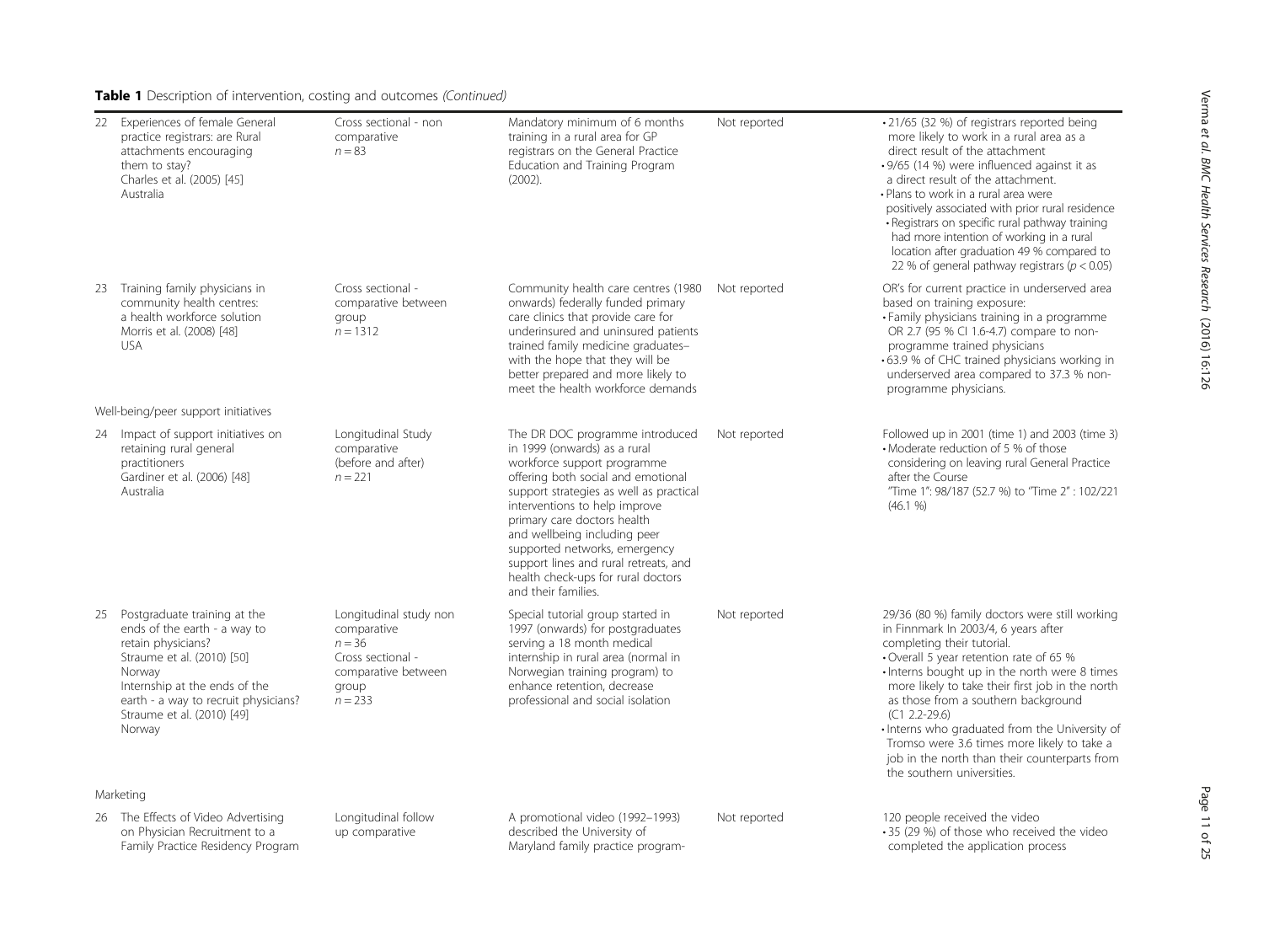|    | Barclay (1994) [51]<br><b>USA</b>                                                                                                                                                                     | between group<br>$n = 248$                                 | highlighted intellectual challenges/<br>scope of family practice. The video<br>was sent to half of all persons<br>inquiring about the residency<br>programme. The remaining inquiries<br>received all standard application<br>materials and the residency brochure<br>but not the video tape.                                                                                                                                                                                                                        |                                                                  | compared to 69 (54 %) who did not<br>receive the video<br>· Controls (applicants who did not receive<br>the video) were 2.86 x more likely (95 %<br>CI 1.6-5.0) to apply to the programme<br>(p < 0.0001)<br>• After interview 0 of the 120 persons<br>who received the video matched with<br>the residency program ( $p$ <0.005).                                                                                      |
|----|-------------------------------------------------------------------------------------------------------------------------------------------------------------------------------------------------------|------------------------------------------------------------|----------------------------------------------------------------------------------------------------------------------------------------------------------------------------------------------------------------------------------------------------------------------------------------------------------------------------------------------------------------------------------------------------------------------------------------------------------------------------------------------------------------------|------------------------------------------------------------------|-------------------------------------------------------------------------------------------------------------------------------------------------------------------------------------------------------------------------------------------------------------------------------------------------------------------------------------------------------------------------------------------------------------------------|
| 27 | The Effect of a Blog on<br>Recruitment to GPST in the<br>north of Scotland<br>Green (2015) [52]<br>UK                                                                                                 | Cross sectional -<br>non comparative<br>$n =$ unclear      | Online Blog (2012-2013) static<br>pages and a dynamic blog<br>section to feed information<br>on GP training programme<br>in the north of Scotland.<br>Five existing GP trainees blogged<br>about their experiences of GP<br>training in the north of Scotland.<br>Newly qualified GPs wrote articles<br>describing their time in training<br>and subsequent careers- to<br>demonstrate the variety of career<br>paths in GP.                                                                                         | Not reported                                                     | Survey of year 1 GP trainees in Aug 2013<br>and 2014, 76 % of those surveyed had<br>viewed the blog<br>.48 % of those surveyed the blog had<br>influenced the choice of location for training.<br>• The fill rate at the end of round 1 was<br>up to 71 % in 2013 and 81 % in 2014<br>from an average of 60 % in the years<br>prior to the blog. (At this time the overall<br>recruitment in Scotland remained static.) |
|    | Mixed approach                                                                                                                                                                                        |                                                            |                                                                                                                                                                                                                                                                                                                                                                                                                                                                                                                      |                                                                  |                                                                                                                                                                                                                                                                                                                                                                                                                         |
|    | 28 Recruiting and Retaining GP's<br>to remote areas in Northern<br>The Senja Doctor Project.<br>Conference presentation (2010) [53]<br>Norway                                                         | Cross sectional<br>non comparative<br>$n =$ unclear        | Project aimed to develop a<br>collaborative model for GP services in<br>the four Senja Municipalities (2007-<br>2009). Establish a new main GP office<br>where all doctors meet one a week.<br>All doctors part of a professional<br>network with a fixed wage<br>Driving to local offices included in<br>working time, organized scientific<br>activity, no public health responsibilities<br>and continued medical education<br>programs                                                                           | Not reported                                                     | • One municipality had recruited and lost<br>73 GPs in 10 years prior to this scheme<br>• 2 years from the start of the programme<br>in Feb 2007 4 of 10 GP applicants signed<br>a job contract, 2 with GP specialist<br>qualifications and 2 residents.                                                                                                                                                                |
| 29 | The Chilean Rural Practitioner<br>Programme: a multidimensional<br>strategy to attract and retain<br>doctors in rural areas<br>Pena (2010) [54] Bulletin of the<br>World Health Organization<br>Chile | Longitudinal follow<br>up non comparative<br>$n =$ unclear | The Rural practitioner Programme<br>launched in 1955: four domains of<br>incentives and a competitive<br>application process<br>Education - voluntary rural clerkship-<br>4 week clerkship with physicians<br>from the RPP<br>Financial - direct and indirect<br>incentives; $direct = salary + tuition$<br>fees paid for increments full time<br>compensation of 23 %, indirect e.g.<br>installation and departure kit -<br>double salary for 1 <sup>st</sup> and last month<br>transport tickets and a removal van | Double salary for 1st<br>and last month plus<br>travel allowance | 58 % of rural practitioners are retained for<br>the maximum period (6 years)<br>. High degree of satisfaction with the<br>program >90 % considered it a positive<br>experience<br>• Applications exceed the number of<br>available positions by at least 2.5 times                                                                                                                                                      |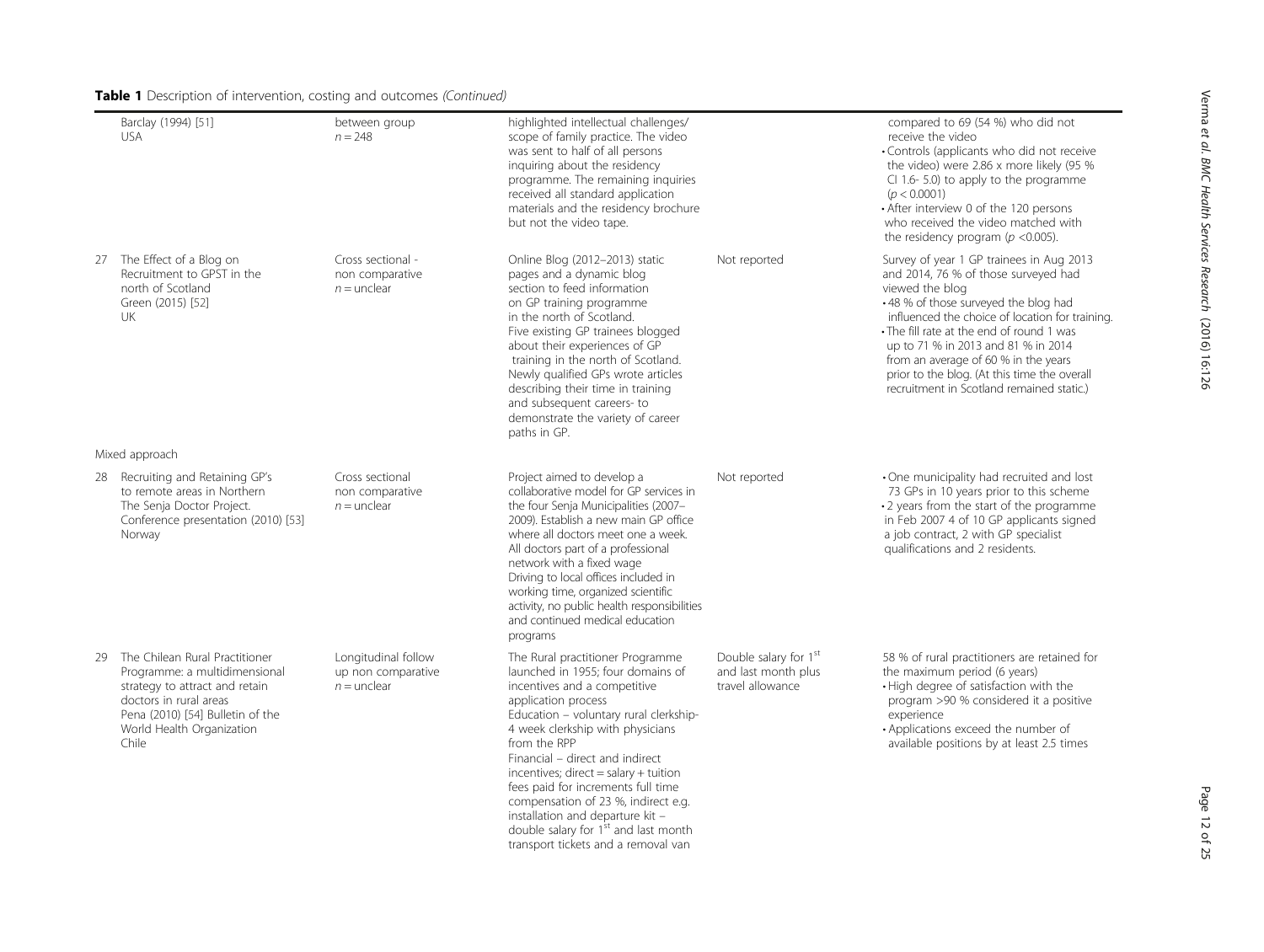|    |                                                                                                                                                                                                                                       |                                                                                                                                                              | Management, environment and social<br>support incentives to engage in<br>hospital and community work,<br>continuous professional development,<br>increased holiday and leave allocation.<br>External incentives - internship during<br>medical school                                                                                                                                                                                                                                                                              |                                                                                                                                                                 |                                                                                                                                                                                                                                                                                                                                    |
|----|---------------------------------------------------------------------------------------------------------------------------------------------------------------------------------------------------------------------------------------|--------------------------------------------------------------------------------------------------------------------------------------------------------------|------------------------------------------------------------------------------------------------------------------------------------------------------------------------------------------------------------------------------------------------------------------------------------------------------------------------------------------------------------------------------------------------------------------------------------------------------------------------------------------------------------------------------------|-----------------------------------------------------------------------------------------------------------------------------------------------------------------|------------------------------------------------------------------------------------------------------------------------------------------------------------------------------------------------------------------------------------------------------------------------------------------------------------------------------------|
|    | 30 Alberta Rural Physician Action Plan :<br>an integrated approach to education,<br>recruitment, and retention<br>Wilson (1998) [55],<br>Canada<br>Rural Incentive Programs a failing<br>report card<br>Czapski (1998) [56]<br>Canada | Cross sectional -<br>non comparative<br>$n =$ unclear<br>Cross sectional -<br>non comparative<br>$n =$ unclear                                               | Alberta Rural Physician Action Plan:<br>(1991 onwards) Addresses recruiting<br>and retaining rural physicians at the<br>medical student, resident and current<br>physician levels.<br>Undergraduate medical students and<br>residents<br>Rural rotations<br>Special skills program<br>Student loan remission program<br>Mandatory four week Family<br>Medicine rotation (most students in<br>rural Alberta)<br>Physicians currently practicing in<br>rural Alberta<br>CME initiatives<br>Enrichment program<br>Rural locum program | Government provided RPAP<br>with funding of £3.11 million<br>per year                                                                                           | • 1995 - 35 % of 285 responding physicians<br>indicated the RPAP had a critical or<br>moderate on their decision to move to<br>or stay in rural Alberta.<br>• By 1998 the number of rural primary<br>care doctors had dropped 34 % from<br>1994 baseline figure                                                                    |
| 31 | Ontarios Underserviced Area<br>Program Revisited: an indirect analysis<br>Anderson et al. (1990) [57]<br>Canada                                                                                                                       | Cross sectional -<br>non comparative<br>$n =$ unclear                                                                                                        | Ontarios Underserviced Area Program<br>Started in 1969 (onwards) : To place<br>physicians in areas on Ontario<br>deemed to be medically underserved<br>36 bursaries of \$5000 awarded<br>annually to Ontario students.<br>Students are expected to return<br>service to an underserved area<br>following their training (if the student<br>fails to fulfil the service, the bursary is<br>refundable with interest) \$40,000<br>incentive payment paid Quarterly<br>over 4 years for physicians                                    | \$40,000 incentive payment<br>paid quarterly over 4 years<br>to physicians<br>\$5000 student bursary                                                            | · Physician population ratios have<br>improved<br>· Each northern country experienced<br>between 35 and 80 % improvement in its<br>ratio between 1956 and 1986<br>• The province improved its ratio from 971<br>people/physician in 1956 to 560/physician<br>in 1986                                                               |
|    | Support for professional development<br>and research                                                                                                                                                                                  |                                                                                                                                                              |                                                                                                                                                                                                                                                                                                                                                                                                                                                                                                                                    |                                                                                                                                                                 |                                                                                                                                                                                                                                                                                                                                    |
|    | 32 Developing primary care through<br>education<br>Hilton et al. (1997) [58]<br>UK<br>Academic Training in London.<br>GP Tomorrow (book)<br>Freeman et al. (2002) [59]<br>UK<br>Whole-system evaluation research                      | Cross sectional non<br>comparative<br>$n = not reported$<br>Cross sectional non<br>comparative<br>$n = 49$<br>Cross sectional non<br>comparative<br>$n = 14$ | The London Initiative Zone Educational<br>Incentives Scheme (LIZEI) Aim of the<br>programme was to improve<br>recruitment, retention and refreshment<br>of London GPs (1994-1999)<br>London Academic Training scheme<br>(LATS) (1995-2000): To encourage GPs<br>to remain in the London area each<br>with a strong link to an academic                                                                                                                                                                                             | LATS: Practice pay registrar<br>£80 for medical defence<br>subscription and travel<br>LATS: Total budget in the<br>first year for 12 registrars<br>$= £600,000$ | LATS:<br>• 2 Years on: 75 % of the first cohort<br>continue to practice in London, with<br>academic links<br>LATS: In 2000 the 49 participants of the first 4<br>cohorts were contacted with 37 replies.<br>• 32/37 (86 %) were working in London<br>• 34/37 (92 %) In general practice.<br>• 20/37 (54 %) were current members of |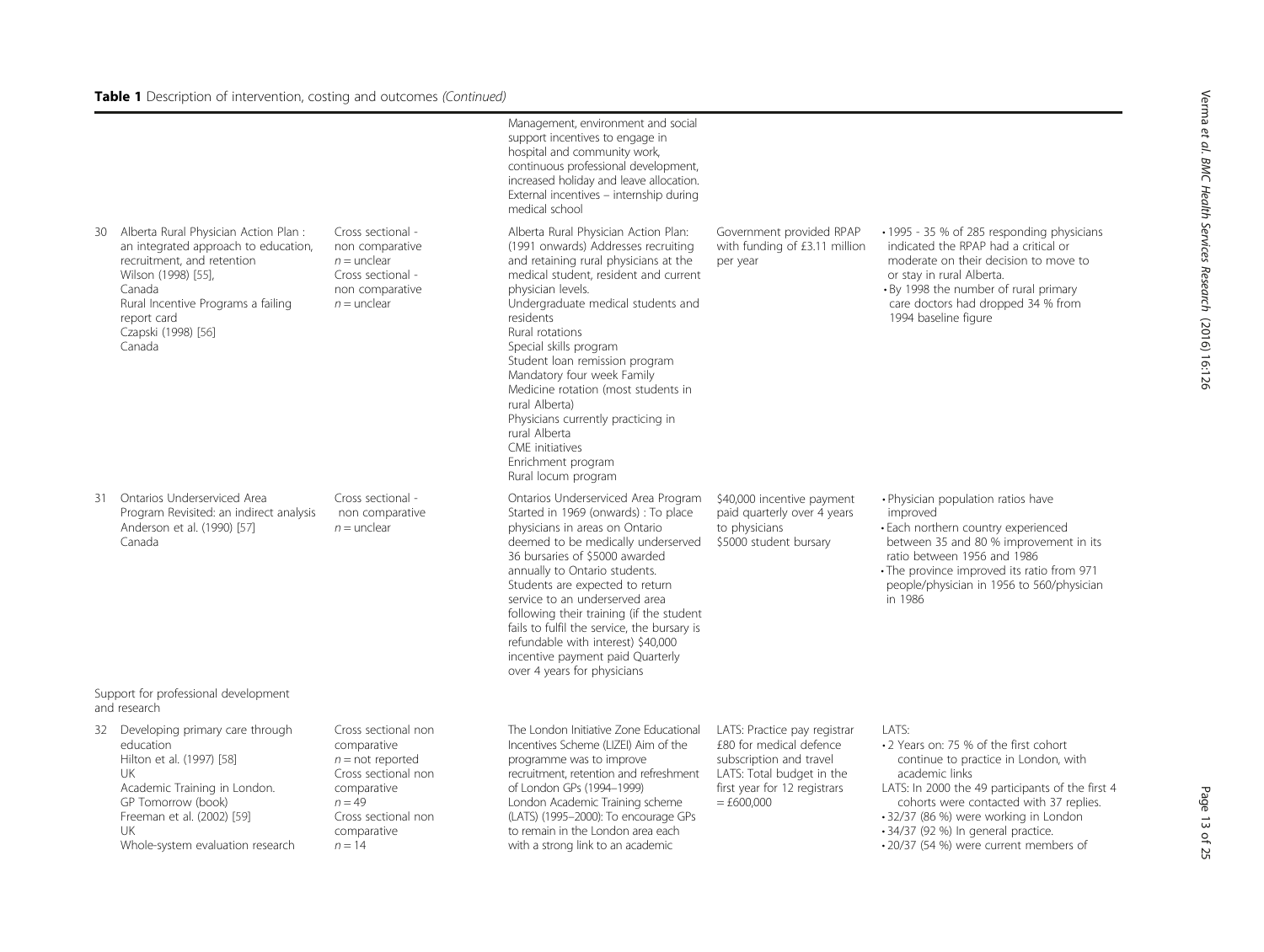Verma et al. BMC Health Services Research(2016) 16:126

|    | of a scheme to support inner city<br>recruitment and retention of GPs<br>Bellman (2002) [60]<br><b>UK</b>                                                              |                                                       | department. 7 1/2 day sessions/week for<br>academic training, 2 sessions in general<br>practice<br>GP Assistants/Research Associates:<br>(time period not reported) recently<br>vocationally trained GPs provide<br>regular clinical cover to LIZ practitioners<br>7 clinical sessions + sessions for<br>research and development.                                    |                                                                                      | academic departments.<br>GP Assistants/Research Associates: Participants<br>in the 9 month scheme and a previous years<br>scheme were contacted,<br>· 7/14 (50 %) have become principals/partners<br>· 10/14 (71 %) chose to remain working<br>in local practices                                                                                                                                                               |
|----|------------------------------------------------------------------------------------------------------------------------------------------------------------------------|-------------------------------------------------------|-----------------------------------------------------------------------------------------------------------------------------------------------------------------------------------------------------------------------------------------------------------------------------------------------------------------------------------------------------------------------|--------------------------------------------------------------------------------------|---------------------------------------------------------------------------------------------------------------------------------------------------------------------------------------------------------------------------------------------------------------------------------------------------------------------------------------------------------------------------------------------------------------------------------|
| 33 | Positive Impact of Rural Academic<br>Family Practice on Rural Medical<br>Recruitment and Retention in<br>South Australia.<br>Wilkinson et al. (2001) [61]<br>Australia | Longitudinal follow<br>up non comparative<br>$n = 17$ | Four rural academic family practices<br>(1995-1999) Established with support<br>of University of Adelaide.<br>Doctors work for fee-for service bases<br>(no need for financial commitment).<br>Strong academic component- teach-<br>ing students, pursuing research.                                                                                                  | Not reported                                                                         | From 1995 to 1999<br>· Recruitment: 17 doctors were recruited,<br>14 were placed in the 4 academic family<br>practices<br>· Retention: 4 doctors left after an average<br>of 20 months (6 months - 3 years and 6<br>months) mean duration of appointment<br>$= 15$ months (range $= 4$ months to 3 years<br>and 6 months)<br>• 5/17 (24 %) of the doctors were overseas<br>trained, 4/5 expected to stay (80 %)<br>permanently. |
|    | 34 Making a difference: education<br>and training retains and supports<br>rural and remote doctors in<br>Queensland.<br>White (2007) [62]<br>Australia                 | Longitudinal<br>non comparative<br>$n = 426$          | Continuing medical education<br>opportunities (2004-2006) were<br>provided in the aim to retain<br>medical practitioners in rural and<br>remote communities. Workshops<br>on topics such as emergency<br>cardiology.                                                                                                                                                  | Travel, accommodation<br>+ locum support subsidised                                  | 341/426 (80 %) of respondents agreed or<br>strongly agreed they were less likely to<br>remain in rural practice without access to<br>CME workshop                                                                                                                                                                                                                                                                               |
|    | Retainer schemes                                                                                                                                                       |                                                       |                                                                                                                                                                                                                                                                                                                                                                       |                                                                                      |                                                                                                                                                                                                                                                                                                                                                                                                                                 |
|    | 35 The GP Retainer Scheme:<br>report of a national survey.<br>Lockyer et al. (2014) [65]<br><b>UK</b>                                                                  | Cross sectional<br>non comparative<br>$n = 318$       | The GP retainer scheme<br>(1998-present) combines a service<br>commitment and educational<br>element.<br>It allows a limited number of sessions<br>in clinical practice (1-4 sessions per<br>week, 5 years max (unless in<br>exceptional circumstances) to aid the<br>retention of skills when taking time out                                                        | Retainer payment £59.18<br>per session<br>£310 for<br>professional expenses          | Of those who had left the scheme in the<br>last 2 years (2012-2013) $n = 105$ were<br>working as:<br>• 91/105 (86.3 %) GPs,<br>• 49/105 (47.1 %) in salaried GP posts.<br>$\cdot$ 25/105 (24 %) were working as GP<br>principals/partners<br>• Future plans of current retainers: 93/105<br>(88.6 %) planned to continue as GPs.                                                                                                |
| 36 | Doctors' retainer scheme in<br>Scotland: time for change?<br>Douglas et al. (1996) [66]<br><b>UK</b>                                                                   | Cross sectional:<br>non comparative<br>$n = 357$      | Doctors' retainer scheme in Scotland<br>(1972-1998) allows a limited number<br>of sessions in clinical practice to aid<br>the retention of skills when taking<br>time out.<br>Terms: Must subscribe to a professional<br>journal, carry out a maximum of 2<br>sessions per week and at least 12 per<br>year and attend a minimum of 7<br>education sessions per year. | Retainer fee of £290 + salary<br>The practice receive a fee<br>of £40.50 per session | Length of membership 1-17 years<br>Former members who responded $n = 104$<br>• 76/104 (73 %) had left the scheme within 4 years<br>· 31/104 (29 %) were GP principals/partners<br>· 5/104 (4 %) were unemployed.<br>• 33/104 (32 %) stated it prevented them<br>from leaving medicine<br>Of current members $n = 152$<br>•69/152 (46 %) stated the scheme prevented them<br>from leaving medicine                               |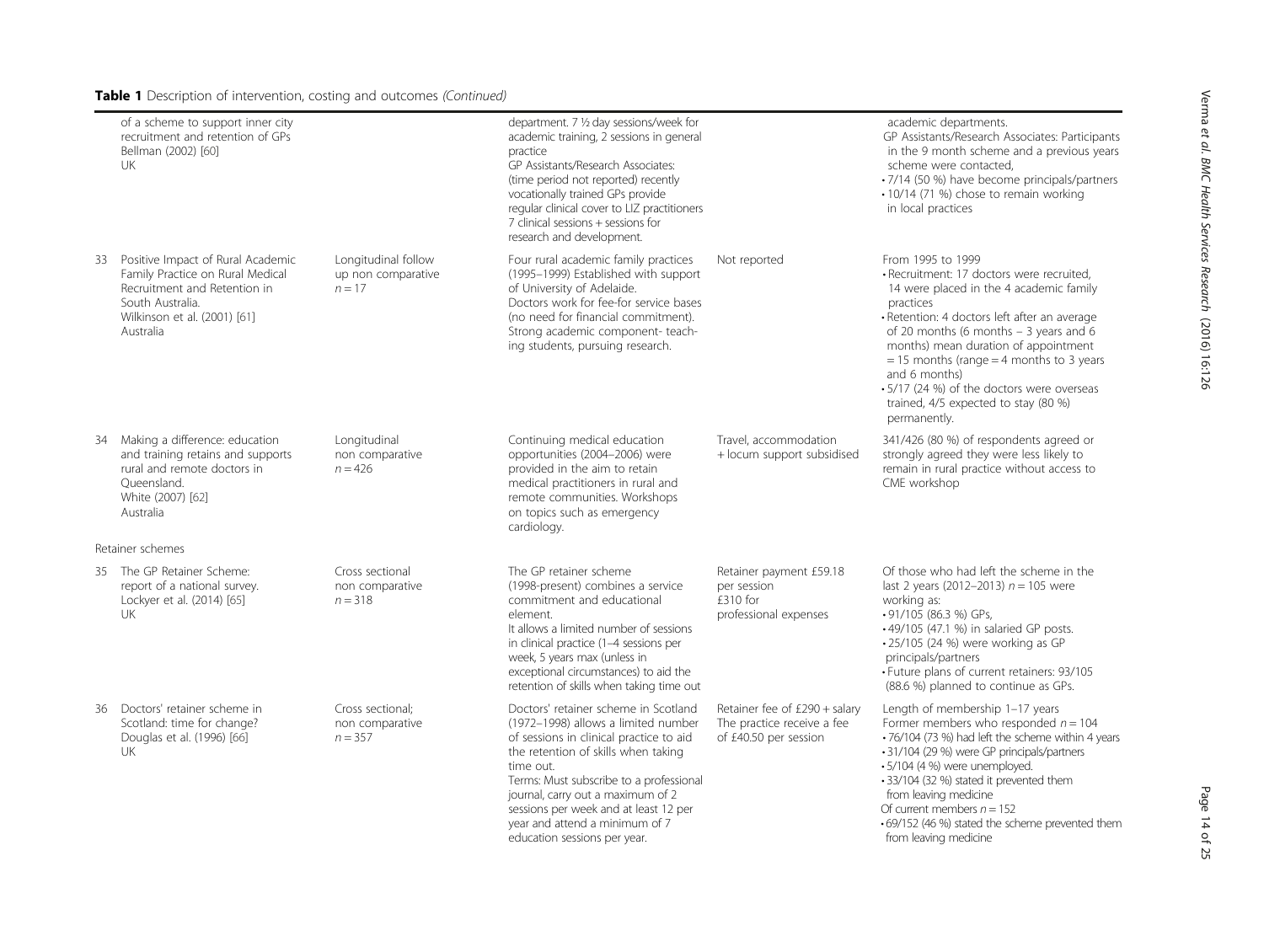| 37 | Special provisions for women<br>doctors to train and practice<br>medicine after graduation: a report<br>of a survey<br>Beaumont (1979) [63]<br>UK<br>Review of the women's doctors<br>retainer scheme in Sheffield region<br>1972-1973 Eskin (1974) [64]<br>UK | Cross sectional<br>non comparative<br>$n = 2433$<br>Cross sectional<br>non comparative<br>$n = 14$ | UK Women's Doctors retainer scheme £ 50 retainer fee<br>(1973-1976) for female doctors in<br>hospital medicine, GP or that work in<br>the local authority health service<br>aged under 55; who are unemployed<br>(or work ≤2 sessions per week)<br>Terms: As above and membership<br>with a medical defence organisation                                                                                                                                                                         |                                                                                                                                                            | • 36/2433 (1.5 %) of respondents had been<br>a member of the retainer scheme and<br>91 % of them were currently working;<br>5 (14 %) in full time posts<br>Evaluation 2:14 doctors on the scheme<br>• 10/14 (71 %) of these subsequently<br>employed in the Sheffield region;<br>(hospital doctors $+$ GPs)                                                                                                                                                                            |
|----|----------------------------------------------------------------------------------------------------------------------------------------------------------------------------------------------------------------------------------------------------------------|----------------------------------------------------------------------------------------------------|--------------------------------------------------------------------------------------------------------------------------------------------------------------------------------------------------------------------------------------------------------------------------------------------------------------------------------------------------------------------------------------------------------------------------------------------------------------------------------------------------|------------------------------------------------------------------------------------------------------------------------------------------------------------|----------------------------------------------------------------------------------------------------------------------------------------------------------------------------------------------------------------------------------------------------------------------------------------------------------------------------------------------------------------------------------------------------------------------------------------------------------------------------------------|
|    | Re-entry scheme                                                                                                                                                                                                                                                |                                                                                                    |                                                                                                                                                                                                                                                                                                                                                                                                                                                                                                  |                                                                                                                                                            |                                                                                                                                                                                                                                                                                                                                                                                                                                                                                        |
| 38 | Putting principals back into practice:<br>an evaluation of a re-entry course for<br>vocationally trained doctors<br>Baker et al. (1997) [67]<br>UK                                                                                                             | Longitudinal follow<br>up comparative<br>between groups<br>$n = 14$                                | Re-entry course (3 day course March<br>1996) developed to help doctors to<br>return to general practice. Rebuilding<br>confidence and needs based. 8<br>tutorial sessions (rational prescribing,<br>developments in therapeutics, recent<br>advances, CPR, practice management,<br>employment prospects) and<br>simulated surgeries.                                                                                                                                                             | Charge £450 per delegate                                                                                                                                   | 6 months post course<br>· 2/14 (14 %) have returned as principals/<br>partners<br>· 7/14 (50 %) had made 'positive steps' to<br>return to general practice<br>. Vs 1 in the control group (size of the<br>control group not stated in text) had<br>made plans to return to practice                                                                                                                                                                                                    |
|    | Delayed partnership                                                                                                                                                                                                                                            |                                                                                                    |                                                                                                                                                                                                                                                                                                                                                                                                                                                                                                  |                                                                                                                                                            |                                                                                                                                                                                                                                                                                                                                                                                                                                                                                        |
|    | 39 Career Start in County Durham<br>Tomorrow's GP (Book)<br>Harrison et al. (2002)<br>[68]<br><b>UK</b>                                                                                                                                                        | Cross sectional -<br>non comparative<br>$N =$ unclear                                              | GP Career Start Scheme: (1996)<br>2 year salaried GP Start Scheme 'Give<br>Vocationally trained practitioners a<br>further level of training to aid the<br>difficult transition between registrar<br>and principal/partner $+$ aid the<br>personal and professional<br>development of its doctors<br>Year 1 sessions in mentor<br>practices + half day release for group<br>education Year 2 50 % general<br>practice locums in County Durham +<br>50 % Professional and personal<br>development | Full time salary at 80 % of<br>net intended GP principal/<br>partner<br>income. $+/-$ a bonus of<br>10 % of<br>final salary to join Durham<br>Medical List | Seven recruited (5 women, 2 men) in<br>1996 (since then 5 further cohorts have<br>been recruited). 19 had left the scheme<br>by 2002, Career destinations of the above<br>19:100 % remain working as a GP in some<br>capacity<br>Remaining in County Durham:<br>· Principal/partner 6/19 (33 %), retained<br>3/19 (16 %), salaried post 2/19 (11 %)<br>Working in wider NHS<br>· Principal/partner 3/19 (16 %) retained<br>2/19 (11 %), Salaried Post 2/19 (11 %),<br>Locum 1/19 (5 %) |
| 40 | South London Vocational Training<br>Associate scheme seven years on<br>GP Tomorrow (book)<br>Delacourt et al. (2002) [69]<br><b>UK</b>                                                                                                                         | Cross sectional -<br>non comparative<br>$n = 50$                                                   | An extra structured year of<br>professional development (1994-<br>2002) in general<br>practice and to also allow this time as<br>'cover' for existing practitioners at the<br>practice. Vocational Training<br>Associate scheme 7 sessions working<br>in 2 busy inner city practices $+$<br>research and professional<br>development time.                                                                                                                                                       | Not reported                                                                                                                                               | Since 1994-2002 50 GPs have been on<br>the scheme<br>•7 years on 22/50 (44 %) still work as GP<br>principals/partner/salaried doctors in the<br>schemes locality<br>• 7/50 (14 %) remain as assistants or<br>locums in the schemes locality                                                                                                                                                                                                                                            |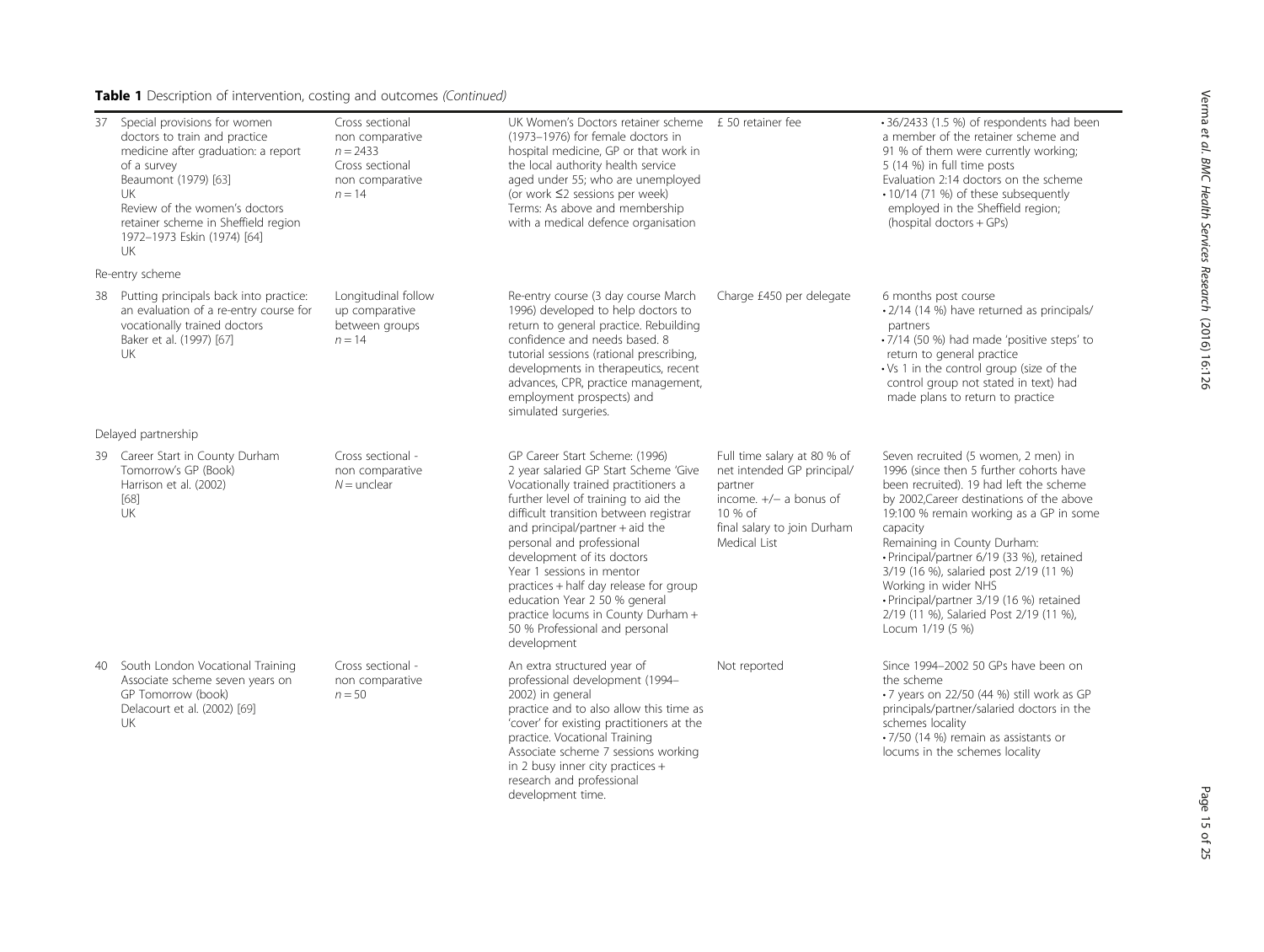| Specialised recruiter/case manager |                                                                                                                                       |                                                  |                                                                                                                                                                                                                                                                                              |                                                                                                                       |                                                                                                                                                                                                                 |  |  |
|------------------------------------|---------------------------------------------------------------------------------------------------------------------------------------|--------------------------------------------------|----------------------------------------------------------------------------------------------------------------------------------------------------------------------------------------------------------------------------------------------------------------------------------------------|-----------------------------------------------------------------------------------------------------------------------|-----------------------------------------------------------------------------------------------------------------------------------------------------------------------------------------------------------------|--|--|
| 41                                 | Recruitment of rural health<br>care providers: a regional<br>recruiter strategy<br>Felix et al. (2003) [70]<br><b>USA</b>             | Cross sectional -<br>non comparative<br>$n = 8$  | Delta- based recruiter (DR) (2000-<br>2002) to assist communities with<br>health care provider recruitment and<br>retention of uses a holistic approach<br>+ encourages<br>community development activities -<br>Nurtures new providers to ease their<br>transition into their new community | Salary and 'fringe' for 1 full<br>time<br>Delta recruiter \$75,000 a year<br>Average cost of \$18, 750 per<br>recruit | In a 2 year period<br>• DR was able to recruit 8 primary care<br>providers (3 primary care physicians)<br>• Previously only had access to a part<br>time rural health clinic managed by a<br>nurse practitioner |  |  |
|                                    | 42 Case management: a model<br>for the recruitment of rural<br>general practitioners<br>MacIsaac, et al. (2000)<br>[71]<br>Australia. | Cross sectional -<br>non comparative<br>$n = 17$ | The West Vic Model: (Feb 1997- May<br>1998) intensive case manager to<br>identify potential doctors,<br>assess any issues, define goals,<br>support and motivate them and help<br>ease the transition (national and<br>international recruitment)                                            | \$1000-\$1500 cost of<br>advertising<br>in 2 newspapers per week.<br>Other costs not detailed.                        | Over 18 month period<br>• 17 doctors placed into temporary<br>or permanent placements<br>+4/17 (23 %) from UK/Ireland                                                                                           |  |  |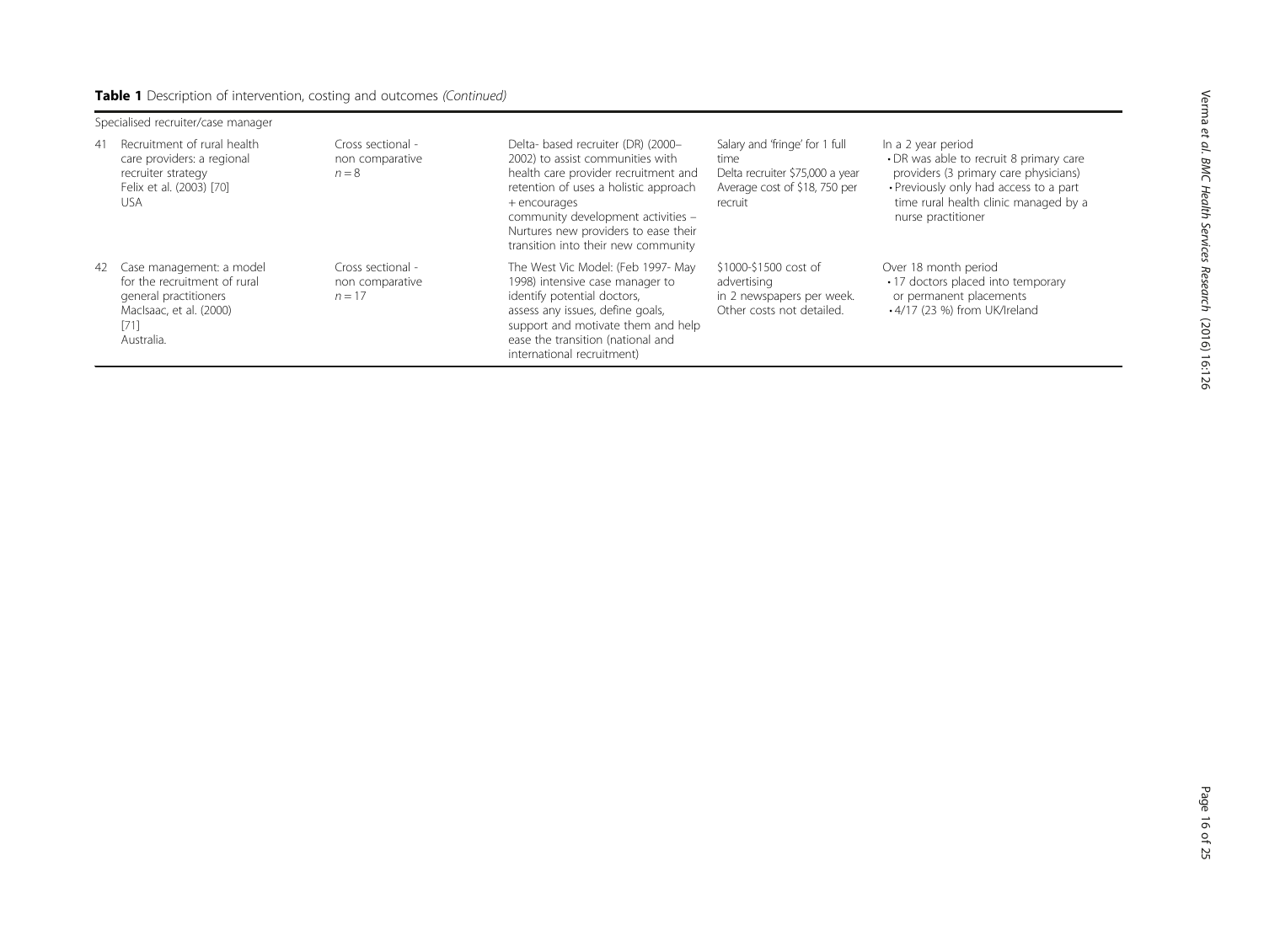was a before and after comparison and six compared two parallel groups.

The representativeness of the included participants was generally good, however the absence of a comparison group resulted in a high risk of bias in many studies (Table [2](#page-17-0)). Assessment of the outcome and follow-up was generally low risk of bias. Most studies were described in an adequate or detailed manner and had potential or good generalisability. 21/51 of the included studies had a conflict of interest; primarily the study authors who undertook and evaluated the intervention were part of the same organisation that delivered the intervention.

#### Interventions tested

Interventions could be broadly categorised into 13 groups: retainer schemes, re-entry schemes, support for professional development or research, specialised recruiters or case managers, well-being or peer support initiatives, recruiting rural students, rural or primary care focused undergraduate placements, rural or underserved postgraduate training, marketing, delayed partnerships, international recruitment, financial incentives and mixed interventions. Results are presented from strongest to weakest evidence.

#### Financial incentives

The strongest evidence was for financial incentives, eleven studies evaluated interventions which provided financial incentives in return for an obligation of service [[21](#page-23-0)–[31](#page-24-0)]. Six studies had a comparison group [\[21](#page-23-0), [22](#page-24-0), [24](#page-24-0), [28, 29](#page-24-0), [31\]](#page-24-0). Two Japanese studies examined a strategy which obligated students to a nine year service agreement in their home region in exchange for fully funded undergraduate training (medical school) [\[21](#page-23-0), [22\]](#page-24-0). After the nine years, students were 4.2 times more likely (no statistical significance reported) to work in rural areas compared to non-obligated students [\[21](#page-23-0)]. A comparative study of financial incentives compared with no financial incentives in West Virginia found similar retention rates after the obligation period (32 % 14/44 vs 38 % 41/108), with no statistical significance reported [\[28](#page-24-0)]. A study of five separate financial incentives found that retention rates were statistically significantly higher for obligated than non-obligated doctors (Hazard ratio 0.70 95 % CI 0.51 to 0.96) [[31\]](#page-24-0). Three studies, only one of which had a comparison, assessed the National Health Service Corps (NHSC) scheme in the USA which used financial incentives, loan repayment or scholarship throughout their medical education [\[23](#page-24-0)–[25\]](#page-24-0). The only one of these studies with a comparison group showed that NHSC participants had a lower retention rate compared to non-NHSC participants (29 % versus 52 %, p value < 0.001) [[24](#page-24-0)]. One study found doctors were 3.2 times less likely to leave an underserved area if they were fulfilling a service

obligation in repayment for a funding during medical school or during postgraduate training [\[29](#page-24-0)].

The remaining studies did not have a comparison group and were therefore difficult to draw conclusions from. A postgraduate voluntary bonding scheme in New Zealand which recruited trainees to hard-to-staff communities for five years, with payments starting after the third year and no penalty for withdrawal, found that 89 % of graduates had opted out of the scheme three years after entering [[26](#page-24-0)].

#### Recruiting rural students

Evidence to support recruiting rural students was also found. Six studies, only one of which had a comparison group, evaluated recruiting rural students to medical school, with the expectation that some would return to their home town for practice [\[32](#page-24-0)–[37](#page-24-0)]. The comparative study found that 68%were still practicing family medicine in the same rural area up to 16 years after graduating compared to 46 % in the comparison group ( $p = 0.03$ ) [[32](#page-24-0)]. While the remaining five studies [[33](#page-24-0)–[37\]](#page-24-0) found that a large proportion of individuals recruited from rural areas subsequently work in rural areas (one study reported up to 90 %) [[34](#page-24-0)], the lack of a comparison group makes it difficult to determine what would have happened if recruitment from rural areas had not taken place.

#### International recruitment

Four studies (three without comparison groups) evaluated international recruitment schemes [[38](#page-24-0)–[41\]](#page-24-0). Three initiatives waived certain visa or work requirements to enable IMGs to work in USA or Australia if they agreed to work in rural or underserved areas for an obligated period of up to ten years [[39](#page-24-0)–[41\]](#page-24-0). The comparative study from USA found doctors recruited entering practice without J-1 Visa Waivers in rural communities had a significantly higher retention rate than their visa waiver colleagues ( $p < 0.001$ ) [[40](#page-24-0)]. These schemes recruited IMGs with varied retention rates. All studies reported success in recruiting international doctors (range 7 to 145), but the three lacking of a comparison group were difficult to draw conclusions [[38](#page-24-0)–[41\]](#page-24-0). Three studies found that a significant number of IMGs did not stay in rural practice (73 % 19/26) [[41](#page-24-0)], did not complete the three year obligation period (30 %, 22/ 72) [[40](#page-24-0)] or did not work beyond the initial years contract (19 %, 2/7) [\[38](#page-24-0)].

## Rural or primary care focused undergraduate placements (i.e. undergraduate placements refers to placements during medical school)

Three studies from the USA looked at rural undergraduate placements in primary care settings [\[42](#page-24-0)–[44](#page-24-0)]. One comparative study found that 23 % (156/677) [\[44\]](#page-24-0) of individuals with rural experience during their undergraduate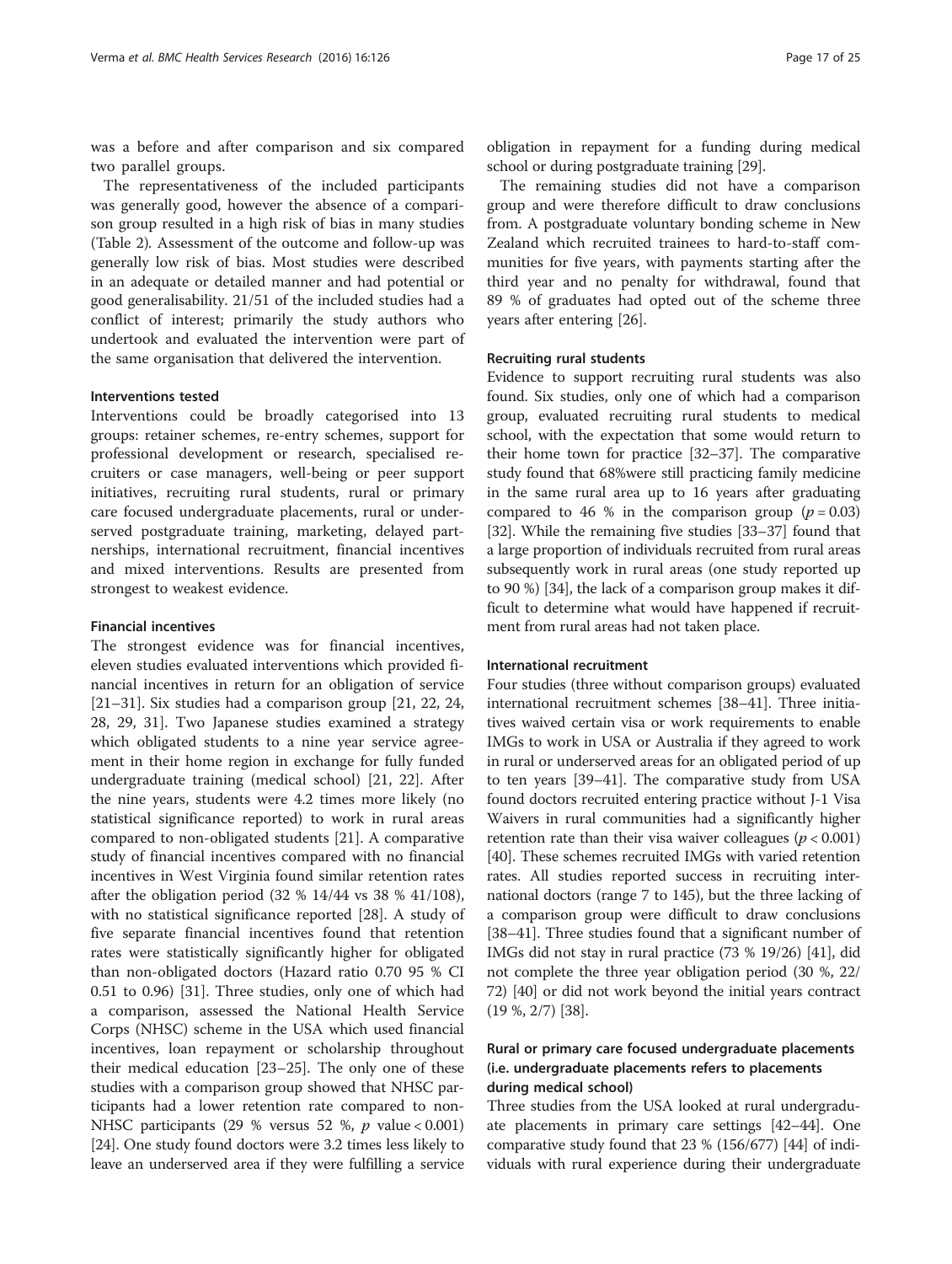## <span id="page-17-0"></span>Table 2 Risk of bias table: modified Newcastle Ottowa

|              | Author and year                         | Representativeness<br>of intervention group group<br>(selection bias) | Control | Representativeness Comparability of<br>of control group<br>(selection bias) | intervention and<br>control group | Adequate<br>assessment<br>of outcome | Adequate<br>follow-up | Reporting            | Generalizability Conflicts | of interest |
|--------------|-----------------------------------------|-----------------------------------------------------------------------|---------|-----------------------------------------------------------------------------|-----------------------------------|--------------------------------------|-----------------------|----------------------|----------------------------|-------------|
| $\mathbf{1}$ | Lockyer L et al., (2014) [65]           | Unclear                                                               | High    | N/A                                                                         | N/A                               | Low                                  | N/A                   | Detailed             | Good                       | No          |
| 2            | Douglas A & McCann I, (1996) [66]       | High                                                                  | High    | N/A                                                                         | N/A                               | Low                                  | N/A                   | Adequate             | Good                       | No.         |
| 3            | Beaumont B (1979) [63]                  | Unclear                                                               | High    | N/A                                                                         | N/A                               | Low                                  | N/A                   | Incomplete Potential |                            | No          |
| 4            | Eskin F, (1974) [64]                    | Low                                                                   | High    | N/A                                                                         | N/A                               | Low                                  | Low                   | Detailed             | Limited                    | No          |
| 5            | Baker M et al. (1997) [67]              | Low                                                                   | Low     | Unclear                                                                     | Low                               | Low                                  | Low                   | Limited              | Limited                    | No.         |
| 6            | Hilton S et al. (1997) [58]             | N/A                                                                   | N/A     | N/A                                                                         | N/A                               | High                                 | N/A                   | Detailed             | N/A                        | Yes         |
| 7            | Freeman et al. (2002)                   | Low                                                                   | High    | N/A                                                                         | N/A                               | Low                                  | Low                   | Adequate             | Limited                    | No.         |
| 8            | Bellman L (2002) [60]                   | High                                                                  | High    | N/A                                                                         | N/A                               | Low                                  | N/A                   | Detailed             | Limited                    | Yes         |
| 9            | Wilkinson D (2001) [61]                 | Low                                                                   | N/A     | N/A                                                                         | N/A                               | Low                                  | Low                   | Adequate             | Potential                  | Yes         |
|              | 10 White CD et al. (2007) [62]          | Unclear                                                               | High    | N/A                                                                         | N/A                               | Low-                                 | N/A                   | Incomplete Limited   |                            | Yes         |
|              | 11 Gardiner M et al. (2006) [48]        | Unclear                                                               | High    | N/A                                                                         | N/A                               | High-                                | Unclear               | Detailed             | Potential                  | No          |
|              | 12 Straume et al. (2010) [50]           | Low                                                                   | High    | N/A                                                                         | N/A                               | Low                                  | Low                   | Detailed             | Potential                  | No          |
|              | 13 Straume and Shaw (2010) [49]         | Low                                                                   | Low     | Unclear                                                                     | Unclear                           | Low                                  | Unclear               | Detailed             | Potential                  | No          |
|              | 14 Felix H et al. (2003) [70]           | Unclear                                                               | High    | N/A                                                                         | N/A                               | Low                                  | N/A                   | Adequate             | Potential                  | No          |
|              | 15 MacIsaac et al. (2000) [71]          | Unclear                                                               | High    | N/A                                                                         | N/A                               | Low                                  | N/A                   | Adequate             | Potential                  | Yes-        |
|              | 16 Bregazzi R and Harrison (2005) [38]  | Low                                                                   | High    | N/A                                                                         | N/A                               | Unclear                              | Unclear               | Poor                 | Limited                    | No.         |
|              | 17 Kahn TR et al. (2010) [39]           | Low                                                                   | High    | N/A                                                                         | N/A                               | Low                                  | Low                   | Detailed             | Limited                    | <b>No</b>   |
|              | 18 Crouse BJ and Munson RL (2006) [40]  | Low                                                                   | High    | N/A                                                                         | N/A                               | Low                                  | Unclear               | Adequate             | Potential                  | No.         |
|              | 19 Robinson M and Slaney GM (2013) [41] | High                                                                  | High    | N/A                                                                         | N/A                               | Low 2X<br>Data sets                  | High                  | Adequate             | Potential                  | Yes         |
|              | 20 Rabinowitz et al. (2005) [32]        | Low                                                                   | Low     | Unclear                                                                     | Unclear                           | Low                                  | Low                   | Adequate             | Potential                  | Yes         |
|              | 21 Mathews M et al. (2008) [33]         | Low                                                                   | High    | N/A                                                                         | N/A                               | Low                                  | Low-                  | Detailed             | Potential                  | Yes         |
|              | 22 Quinn KJ et al. (2011) [34]          | Low                                                                   | Low     | Unclear                                                                     | Unclear                           | Low                                  | High                  | Adequate             | Potential                  | Yes         |
|              | 23 Landry et al. (2011) [35]            | Low                                                                   | Low     | Unclear                                                                     | Low                               | Low                                  | High                  | Detailed             | Limited                    | Yes         |
|              | 24 Magnus JH & Tollan A (1993) [36]     | Low                                                                   | High    | N/A                                                                         | N/A                               | High                                 | Low                   | Adequate             | Potential                  | Yes         |
|              | 25 Stearns et al. (2000) [37]           | Low                                                                   | High    | N/A                                                                         | N/A                               | Low                                  | Unclear               | Limited              | Potential                  | Yes         |
|              | 26 Halaas et al. (2008) [42]            | Low                                                                   | High    | N/A                                                                         | N/A                               | Low-                                 | Unclear-'             | Detailed             | Good                       | Yes         |
|              | 27 Smucny J et al. (2005) [43]          | High                                                                  | Low     | Low                                                                         | Unclear                           | Low                                  | High                  | Adequate             | Good                       | Yes         |
|              | 28 Adkins et al. (1987) [44]            | Low                                                                   | Low     | Unclear                                                                     | Unclear                           | Low                                  | Low                   | Adequate             | Potential                  | Yes         |
|              | 29 Wearne S et al. (2010) [46]          | Low                                                                   | High    | N/A                                                                         | N/A                               | Low                                  | Low                   | Detailed             | Limited                    | Yes         |
|              | 30 Charles et al. (2005) [45]           | Low                                                                   | High    | N/A                                                                         | N/A                               | Low                                  | Low                   | Adequate             | Potential                  | No          |
|              | 31 Morris CG et al. (2008) [47]         | Low                                                                   | Low     | Low                                                                         | Low                               | Low                                  | Unclear               | Detailed             | Potential                  | <b>No</b>   |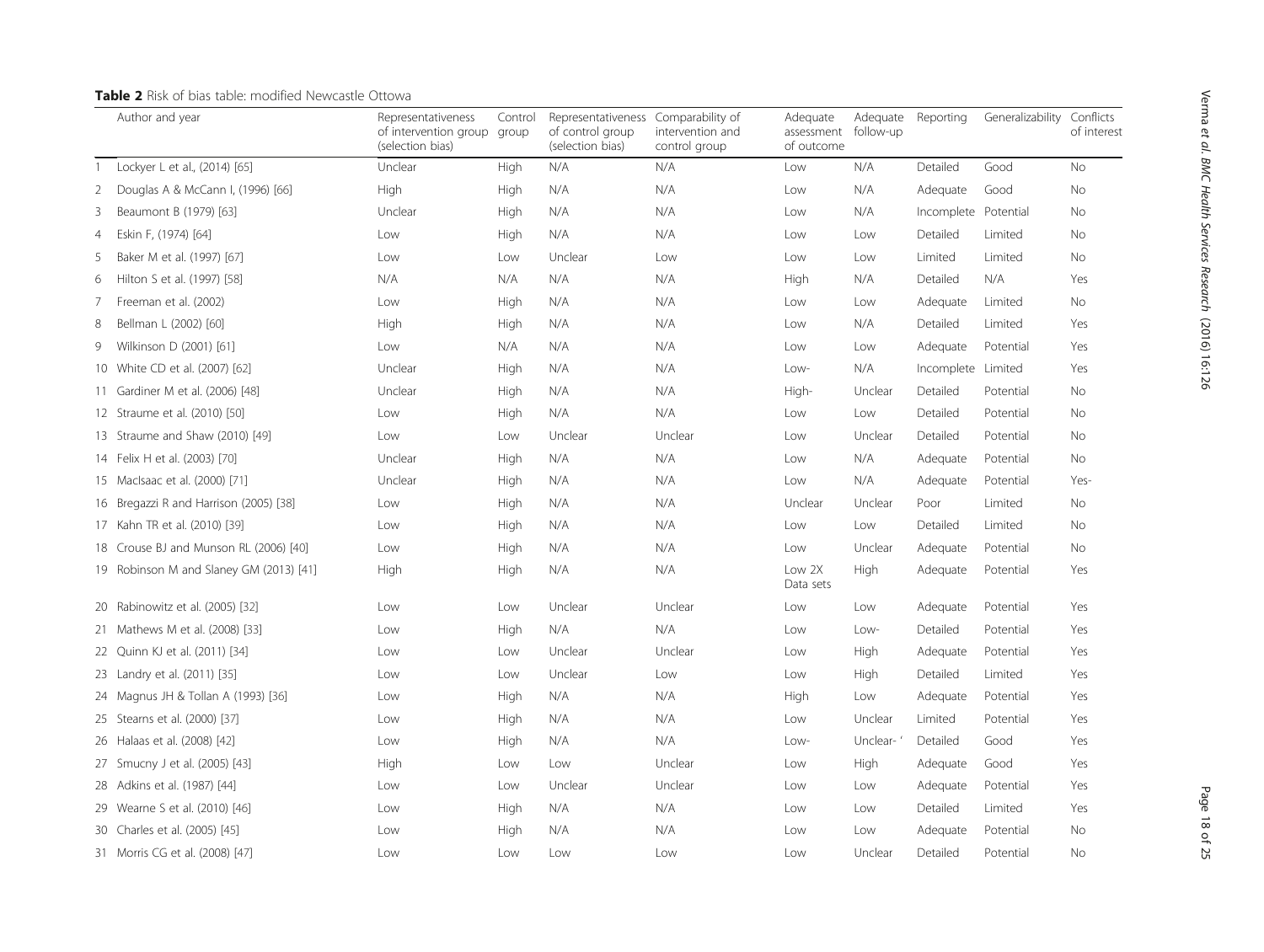## Table 2 Risk of bias table: modified Newcastle Ottowa (Continued)

| 32 Barclay et al. (1994) [51]                                                                               | Low      | Low  | Unclear | Unclear | High-   | Unclear | Poor     | Limited   | Yes       |
|-------------------------------------------------------------------------------------------------------------|----------|------|---------|---------|---------|---------|----------|-----------|-----------|
| 33 Paul Green (2015) [52]                                                                                   | Unclear  | N/A  | N/A     | N/A     | High    | Low     | Limited  | Potential | Unclear   |
| 34 Harrison J and Redpath L (2002) [68]                                                                     | High     | High | N/A     | N/A     | Unclear | Low     | Adequate | Potential | <b>No</b> |
| 35 Delacourt L and Savage R (2002) [69]                                                                     | Low      | High | N/A     | N/A     | Unclear | Low     | Adequate | Potential | <b>No</b> |
| 36 Matsumoto M et al. (2008) [21]                                                                           | Low      | Low  | Low     | Unclear | Low     | Low     | Detailed | Good      | No        |
| 37 Matsumoto M et al. (2008) [22]                                                                           | Low      | High | N/A     | N/A     | Low     | Low     | Detailed | Good      | No        |
| 38 US department of Health and Human services<br>Health resources and services<br>administration(2012) [23] | Unclear  | High | N/A     | N/A     | High    | Low     | Limited  | Potential | Yes       |
| 39 Pathman D et al. (1992) [24]                                                                             | Low      | Low  | Unclear | High    | Low     | Low     | Detailed | Good      | Yes       |
| 40 Cullen TJ et al. (1997) [25]                                                                             | Low      | High | N/A     | N/A     | Low-    | Low     | Detailed | Good      | <b>No</b> |
| 41 New Zealand Ministry of Health (2012) [26]                                                               | Unclear  | High | N/A     | N/A     | High    | Unclear | Limited  | Potential | No        |
| 42 Dunbabin JS et al. (2006) [27]                                                                           | $High -$ | High | N/A     | N/A     | Low     | Low     | Adequate | Potential | Yes       |
| 43 Jackson J et al. (2003) [28]                                                                             | Low      | Low  | Low     | High    | Low     | Low     | Adequate | Limited   | <b>NO</b> |
| 44 Mathews M et al. (2013) [29]                                                                             | Low      | Low  | Low     | Low     | Low     | Low     | Adequate | Good      | Yes       |
| 45 Navin TR and Nichols AW (1977) [30]                                                                      | Low      | High | N/A     | N/A     | Low     | Low     | Detailed | Limited   | Yes       |
| 46 Pathman et al. (2004) [31]                                                                               | High     | Low  | Low     | Low     | Low     | Low     | Adequate | Good      | No        |
| 47 WONCA (2010) [53]                                                                                        | Unclear  | High | N/A     | N/A     | Unclear | Unclear | Limited  | Limited   | <b>No</b> |
| 48 Pena S et al. (2010) [54]                                                                                | Unclear  | High | N/A     | N/A     | Unclear | Unclear | Limited  | Limited   | <b>No</b> |
| 49 Wilson et al. (1998) [55]                                                                                | Unclear  | High | N/A     | N/A     | High    | Unclear | Limited  | Limited   | No        |
| 50 Hutten - Czapski (1998) [56]                                                                             | N/A      | N/A  | N/A     | N/A     | High    | Unclear | Limited  | Limited   | No        |
| 51 Anderson M & Rosenberg (1990) [57]                                                                       | N/A      | N/A  | N/A     | N/A     | High    | Low     | Detailed | Limited   | No        |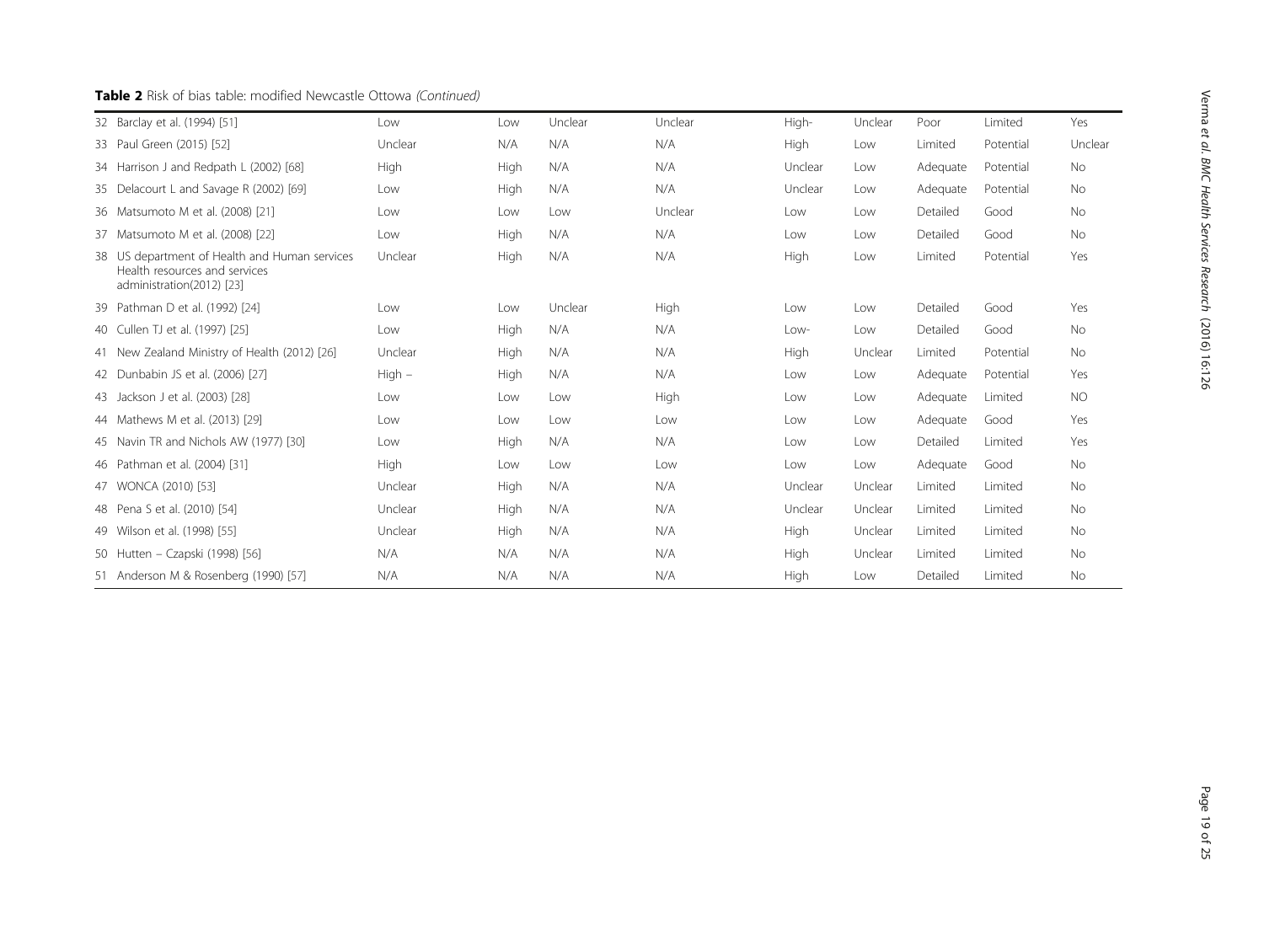were practicing in rural areas compared to 12 % (32/260) [[44](#page-24-0)] of students without (statistical significance not reported). One study found a higher percentage of graduates with rural exposure in medical school subsequently worked in rural areas than those without ( $n = 1393, 26 %$ vs 7 %,  $p < 0.001$  [\[43\]](#page-24-0). The final study reported a high proportion of students practicing primary care in rural areas after rural placements, but without a comparison group it is difficult to draw conclusions [\[43\]](#page-24-0).

#### Rural or underserved postgraduate training

Three studies evaluated postgraduate training in rural/ underserved areas [\[45](#page-24-0)–[47\]](#page-24-0). One comparative study from the USA found that doctors who were trained in a community health centre serving underserved communities were statistically significantly more likely (odds ratio 2.7, 95 % CI 1.6 to 4.7) to work in underserved areas compared to doctors who had not [\[47\]](#page-24-0). Two studies from Australia did not have a comparison group but one reported that a small percentage (14 %) of individuals reported that they were influenced against rural practice after their placements [\[45](#page-24-0)].

#### Well- being or peer support initiatives

Three studies provided social and emotional support to rurally isolated doctors [\[48](#page-24-0)–[50\]](#page-24-0). One Australian study using a before and after comparison found a moderate reduction of 5 % (98/187 compared with 102/221, statistical significance not reported) in those planning to leave rural practice after a support initiative was introduced [[48\]](#page-24-0). Two studies from northern Norway reported on a tutorial group which primarily provided support for postgraduate

doctors serving an internship in a rural area [\[49](#page-24-0), [50](#page-24-0)]. The authors found good recruitment (twice as many as expected) [\[49](#page-24-0)] and retention (65 % five year retention) [[50\]](#page-24-0), but the results were confounded by place of graduation and growing up in that area making it impossible to disaggregate the effects of the tutorial group.

#### Marketing

Two studies evaluated marketing strategies for recruiting residents to a primary care training program [[51](#page-24-0), [52\]](#page-24-0). A promotional video marketing in the USA was associated with lower recruitment with only 29 % (35/120) of those receiving the video applied compared to 54 % (69/128) of those who did not  $(p < 0.0001)$  [\[51\]](#page-24-0). In a noncomparative study, 48 % of trainees recruited in the North of Scotland study stated that a blog which posted views and experiences of current primary care trainees positively influenced their choice of location for primary care training [[52](#page-24-0)].

#### Mixed incentives

Weak evidence was found for mixed incentives. Five small studies [[53](#page-24-0)–[57](#page-24-0)] evaluated mixed incentives, combining continued medical education, financial and undergraduate placement incentives to recruit and retain doctors, with mixed results. None of the studies included a comparison group and therefore it is difficult to draw conclusions about either individual components or the intervention as a whole.

Two of these studies evaluated one scheme in Alberta, which used financial incentives, CME and rotations aimed at undergraduates, postgraduates and currently practicing doctors [\[56](#page-24-0), [57\]](#page-24-0) 35 % indicated the scheme had a critical or moderate effect on their decision to move or stay in Alberta but after the scheme was initiated the number of rural primary care doctors in Alberta actually reduced [[56](#page-24-0)].

## Support for professional development and academic opportunities

Five studies, without a comparison group, focused on interventions which aimed to provide primary care doctors with an increase in academic skills, particularly in teaching and research [\[58](#page-24-0)–[62\]](#page-24-0). Three studies reported the London Initiative Zone Educational Incentive scheme (LIZEI) aimed to improve recruitment, retention and refreshment of London GPs via various schemes which focused on increasing the academic aspect of training through academic/research associate schemes [[58](#page-24-0)–[60\]](#page-24-0). The scheme reported high levels of retention (75 % from the London Academic Training Scheme (LATS) cohort continued to practice in London) [\[58\]](#page-24-0), but the lack of a comparison group makes this difficult to interpret, two further studies echoed this result, and found high levels of retention in London [\[59, 60](#page-24-0)]. The two other studies were from Australia [[61](#page-24-0), [62\]](#page-24-0). One found that 80 % of attendees (341/ 426) of continuing medical education (CME) workshops reported that they were less likely to remain in rural practice without CME [[62](#page-24-0)]. The other study lack sufficient detail to allow interpretation of the results [\[61](#page-24-0)].

#### Retainer schemes

Four studies, without a comparison group, assessed retainer schemes in the UK, including the Women's Doctors Retainer Scheme [\[63](#page-24-0), [64](#page-24-0)], the GP retainer scheme [[65\]](#page-24-0) and the Doctors' retainer scheme [[66](#page-24-0)]. Retainer schemes allow primary care doctors to work reduced hours (a maximum of four sessions a week, a minimum of one) with an educational component, for up to five years. Participants from a retainer scheme in Scotland reported that the scheme prevented them leaving medicine (32 % of former members (33/104) and 46 % of current members (69/152) [[66](#page-24-0)]. All studies showed high retention of primary care doctors from retainer schemes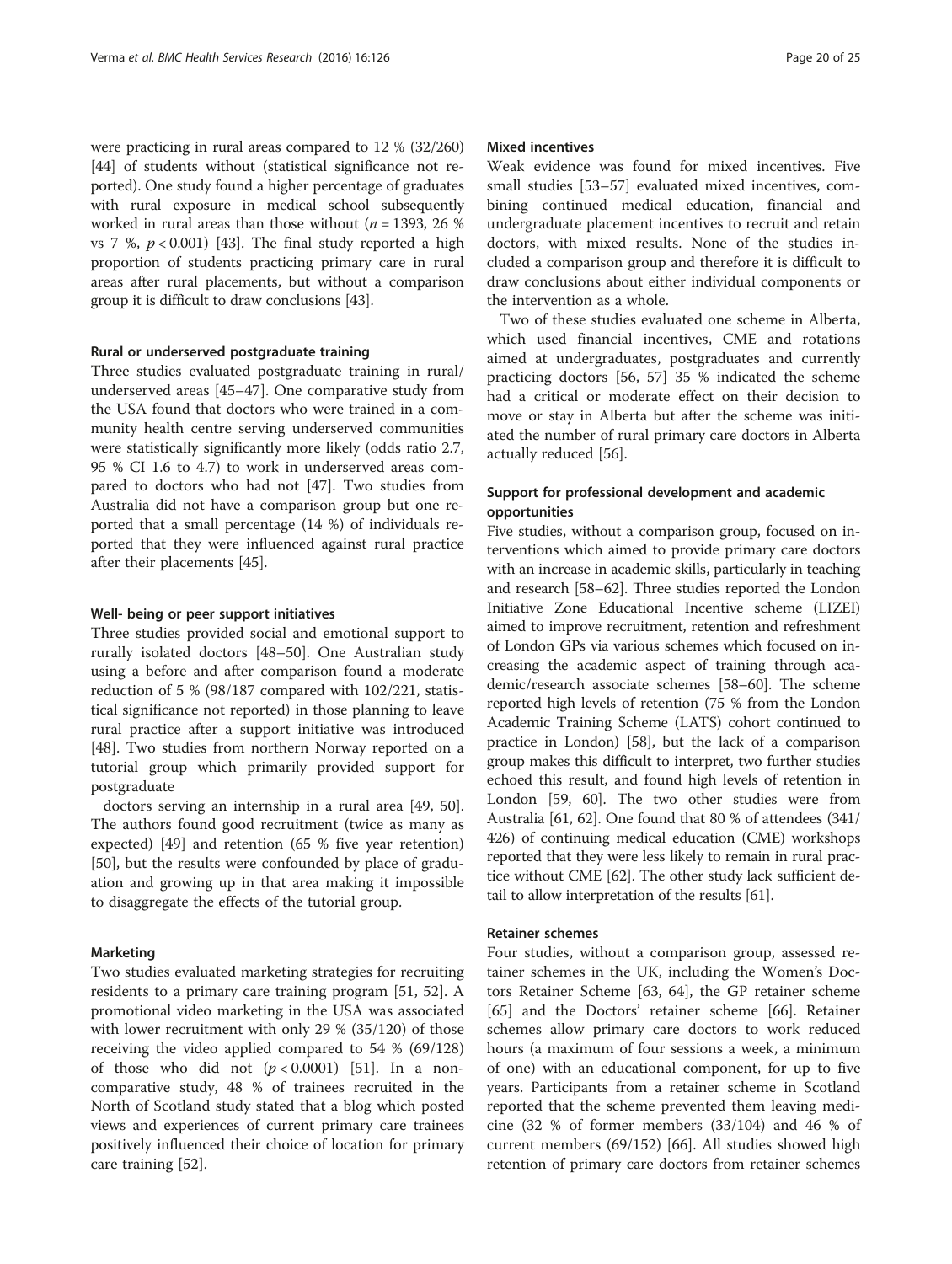(86 % (91/105) [\[65](#page-24-0)], 91 % (33/36) [[63](#page-24-0)] and 71 % (10/14) [[64\]](#page-24-0) but the lack of a comparator group made it difficult to draw conclusions about the effect of the scheme.

## Re-entry schemes

One small study [[67\]](#page-24-0) with a comparison group evaluated a re-entry scheme, developed to help doctors to return to general practice as a partner (i.e. partner is a term used in the UK for a GP who makes a financial investment into a practice, and can therefore benefits from any profits (or losses) it makes, they must also oversee how the practice is run). The scheme rebuilt their confidence using needs based tutorials. Six months after the course 2 out of 14 attendees had returned to working as partners. 11 out of 14 attendees had taken 'positive steps' (this was not explained further) to return to general practice or had increased their time commitment to medicine. Compared with 1 in the control group (comparison group denominator not reported), who had 'made plans' to return to general practice [\[67](#page-24-0)]. The numbers were too small to draw conclusions.

#### Delayed partnership

Weak evidence was found for the value of delayed partnerships. Two studies without comparison groups looked at delaying partnership after GP training by adding up to two years of post-vocational training [[68](#page-24-0), [69](#page-24-0)]. This included sessions at a mentor practice gaining general experience, varied locum experience and protected time for further training education [[68\]](#page-24-0). Another scheme added one year of extra training which included exposure to the financial, managerial aspects of partnership, as well as clinical time [\[69](#page-24-0)]. The lack of a comparison group made it impossible to draw conclusion about the effectiveness of delayed partnerships.

#### Specialised recruiter or case managers

The weakest evidence was found for specialised recruiters or case managers. Two cross sectional studies (non-comparative) used specialised recruiters or case managers to recruit doctors to rural areas [\[70](#page-24-0), [71](#page-24-0)]. They provided a holistic approach to recruitment, identifying any particular needs of the doctor, helping to support them through the transition and encouraging community development activities. While both studies reported successful recruitment (17 doctors in 18 months [[71](#page-24-0)] and 8 primary care providers in two years [\[70\]](#page-24-0)), the impact of a case manager is unclear without a comparison group. A bachelor's degree in a health related field plus health related work experience (two years minimum) was required for the specialised recruiter post in the USA, but was not compulsory [\[70](#page-24-0)].

#### **Discussion**

This is the first systematic review to assess interventions to improve recruitment and retention of primary care doctors. The studies were all of low methodological quality, and only 15 of the 51 included studies involved a comparison group. There is weak evidence from these 15 studies that improved recruitment of primary care doctors was associated with postgraduate placements in underserved areas, undergraduate rural placements and recruiting students to medical school from rural areas. There was weak mixed evidence about financial incentives. The quality of the studies was not sufficient to draw conclusions about retainer schemes, re-entry schemes, international recruitment, specialised recruiters, support for professional development or research, delayed partnerships, well-being or peer support or mixed approaches.

#### Strengths and limitations

Strengths of this review included that an inclusive search was undertaken with a robust process for screening and extraction of data. Grey literature was extensively searched and yielded six additional studies. Authors were contacted when necessary and this resulted in two additional studies. The methodological quality was assessed using a modified Newcastle Ottawa Scale, to elicit particular methodological problems. The response rate for the questionnaire based studies varied between 55 and 100 %. An online survey achieved a 100 % (24/24) response rate [\[46](#page-24-0)].

The methodological quality of the included studies was low as there were no RCTs and many of the studies did not include a control group or comparator. 21/51 of the included studies had some conflict of interest.

Studies without a defined intervention were excluded, this may have restricted our search however we wanted to evaluate how well interventions worked, not simply find relationships or factors which influence recruitment and retention. In eight studies the outcome was the selfreported location of where the trainee or doctor was practicing after the intervention, which may be open to reporting bias.

Sample sizes were generally small and 7 studies had less than 20 participants, which may affect the generalisability of the results. Some studies may have been affected by selection bias as for example students with an interest in rural medicine and intentions to continue with it may be more likely to join a rural based university or program.

Many of the interventions were tested in the USA, Canada or rural Australia. Whilst this may limit generalisability to other countries and health systems, the principles and theory behind the interventions such as providing placements in underserved areas should be considered for undergraduate and postgraduate training for primary care may be transferable. There was great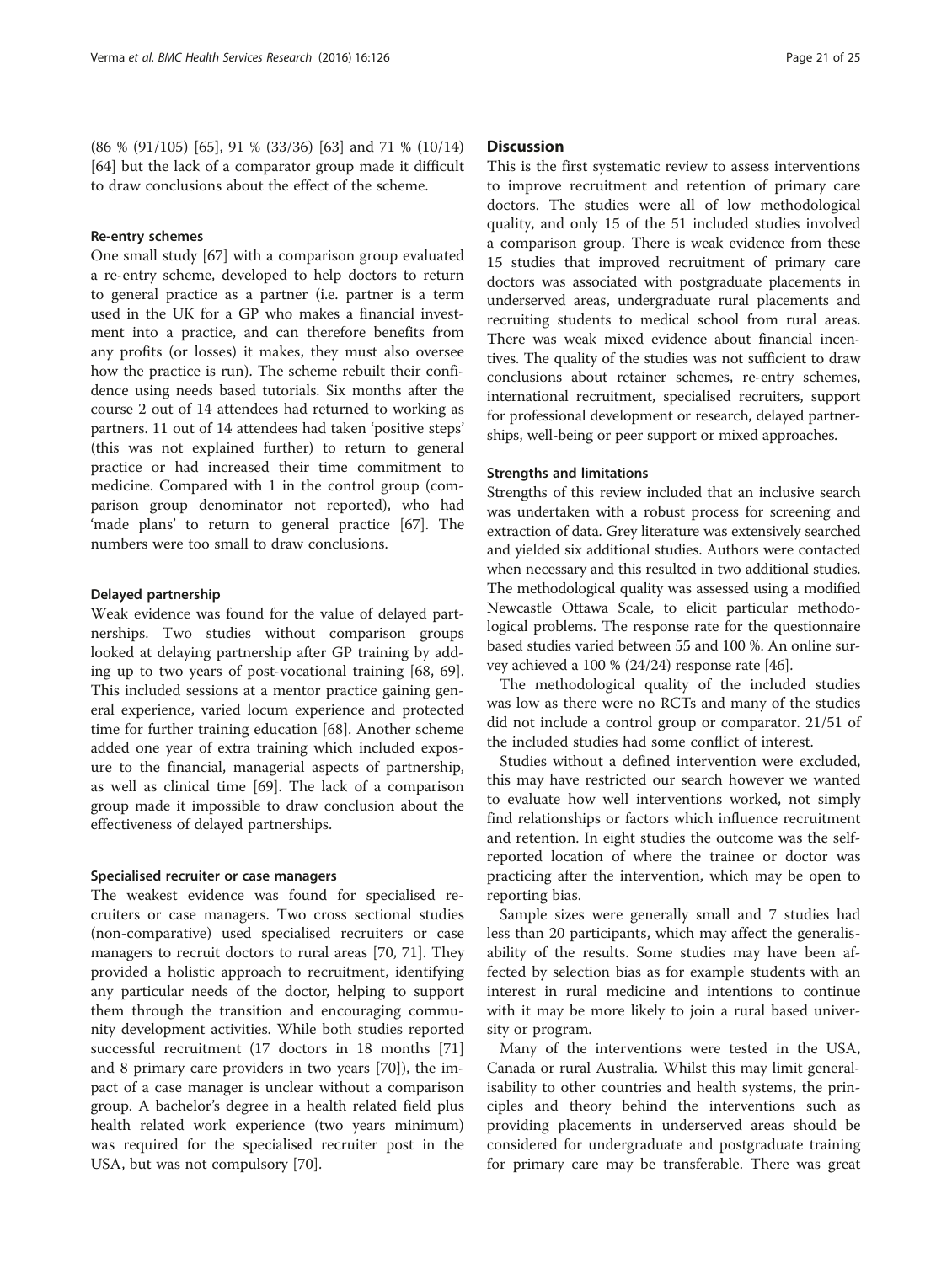variability in reported outcome measures and 'retention rates'. Some studies regarded the intention to stay in the area after an intervention as retention, whilst others considered the length of duration post- intervention as retention. The heterogeneity of outcome measure made comparison between studies difficult and meta-analysis impossible.

#### Comparison with previous research

Previous systematic reviews of strategies to increase attraction and retention of health workers in rural areas found some evidence to support the use of financial incentives, and insufficient evidence for increasing professional support, support for medical education and educational initiatives [[72](#page-24-0), [73\]](#page-24-0). A systematic review of recruitment and retention of primary care doctors in rural Canada and Australia found that factors before medical school were associated with future practice location, and that those who had been bought up or completed high school in rural areas were subsequently more likely to work there [[72](#page-24-0)]. Rural experiences in postgraduate training, financial incentives, and support for professional development were found to be valuable [[72\]](#page-24-0).

## Comparison of our findings with existing recommendations

In the UK the 10 Point Plan [[15](#page-23-0)] plans to introduce an additional flexible year, after completion of training to recruit trainees to underserved areas is planned [\[15](#page-23-0)]. This was supported by our research which found that doctors who completed their training in underserved areas were statistically significantly more likely to practice there. The report also sets out a plan to explore a three year financial incentive scheme to offer additional financial support to GP trainees committed to working in underserved areas [\[15](#page-23-0)]. Our research found mixed results for the use of financial incentives. They were found to be particularly successful when tying in trainees who had existing links to the underserved area [\[21](#page-23-0)], and when there is a long period of service obligation and more flexibility in career opportunities [\[21](#page-23-0), [22, 62\]](#page-24-0). Financial incentives may need to be tied into public sector service with clear guards against direct personal profit.

A new induction and refresher scheme has been recently introduced in the UK by Health Education England and aims to support GPs to return to the workforce in England [\[16\]](#page-23-0). The GP taskforce final report recommends funding of a returners scheme – prioritising funding in under-doctored areas [[4](#page-23-0)]. Our research did not find sufficient evidence to support or refute this. A marketing campaign is set to be implemented (a recruitment video outlining the positive aspects of general practice has already been distributed by RCGP). Our

research found that video marketing may have a negative effect on recruitment.

#### Implications for research and policy and conclusions

Despite the large number of reports and studies on the primary care doctors workforce crisis, and papers describing factors which influence recruitment and retention there is little evidence about which interventions are actually effective. As is pointed out in the recommendations of the Roland Commission [\[74\]](#page-24-0), policy makers and health planners cannot learn from previous initiatives without published high quality evaluation, and unsuccessful strategies risk being reintroduced repeatedly, and consequently substantive amounts of funding wasted.

The evidence from this review also suggests that selection and educational exposures are important and that students are likely to be retained in a rural or underserved area if they have connections to the area, and are exposed to good educational primary care placements. Despite the recruitment crisis, clinical time as an undergraduate remains dominated by hospitals in many UK medical schools, and there is a great disparity between the numbers of graduates who eventually training as GPs. The 2015 F2 Career Destination Report shows that some UK universities are producing significantly more graduates who go on and apply to GP training than others, with Oxford and Cambridge behind others (see Table [3\)](#page-22-0) [[75](#page-24-0)]. Medical schools have a responsibility to start taking notice of the workforce crisis in primary care and perhaps resources and funding for these Universities should be based on output to meet targets. Furthermore if the UK is to meet the targets of 50 % of medical students entering primary care, we must consider more medical school training to be in GP and resources to support this must be provided. Universities should be held accountable as to how much time they allocate to the primary care setting and this data should be made publically available. The current work plan for primary care doctors is outdated, there is a need for change to reflect the change in the workforce. As the recruitment crisis worsens we believe these methods should be trialled on a larger scale.

More research is needed to identify evidence-based solutions to the primary care doctor workforce crisis and specific interventions to encourage more doctors into deprived areas that are currently under-served. Evaluations should be designed into all new recruitment initiatives and should include a comparison group (e.g. before and after, multicentre comparative, or formal trial) and these should then be made publically available. Retention based initiatives/interventions must also be tested to help streamline the current process of qualified GPs returning to work after a career break, and to help aid the loss of doctors to overseas positions, or those choosing to leave the profession entirely. Novel theory-based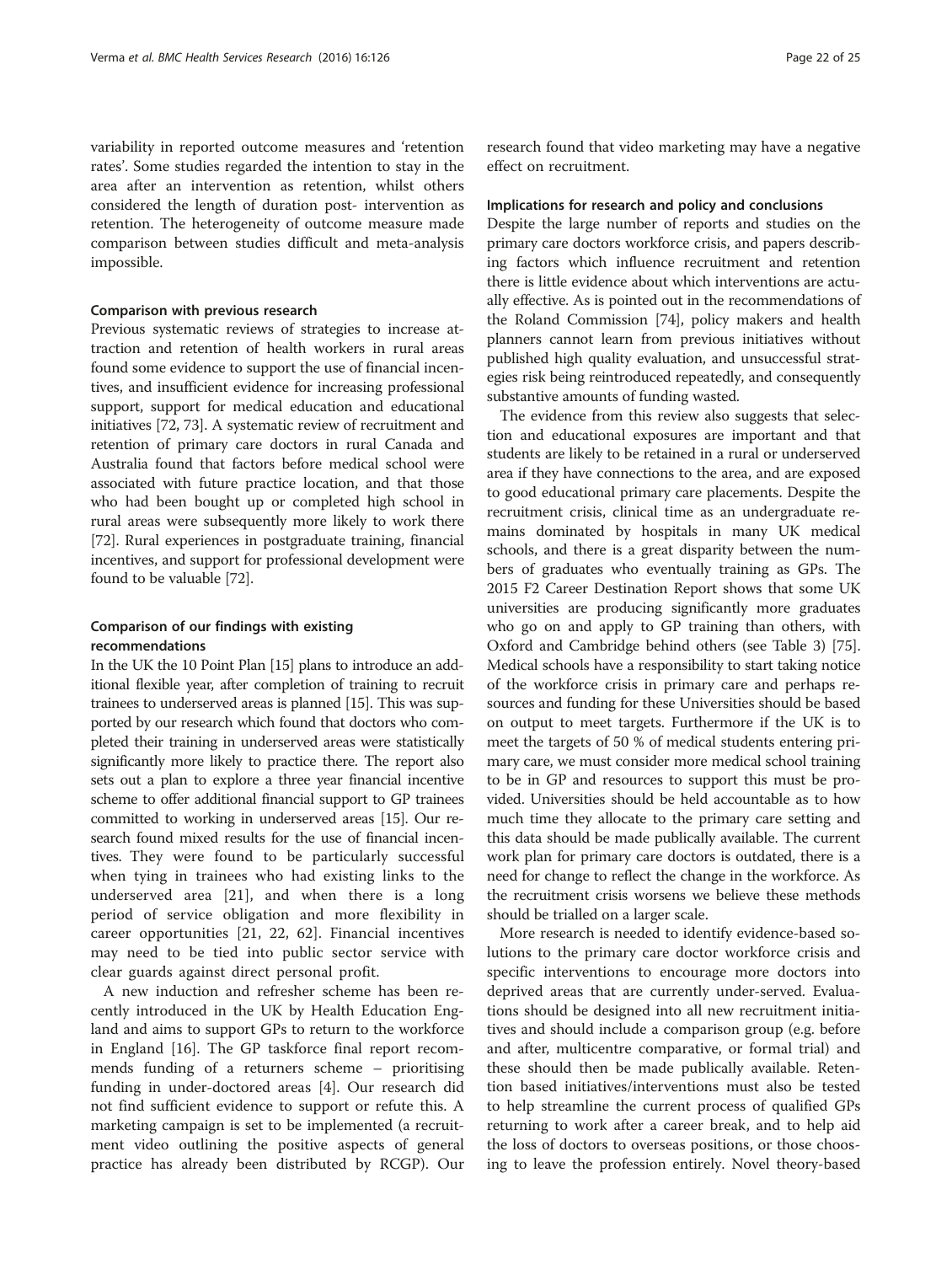<span id="page-22-0"></span>Table 3 The table below shows the percentage of respondents who were appointed to GP specialty training in the UK from each UK foundation school

| Rank           | UK Medical School                           | % appointed to<br>GP training in UK |
|----------------|---------------------------------------------|-------------------------------------|
| 1              | Lancaster School of Health and Medicine     | 30.0 %                              |
| $\overline{2}$ | Keele University                            | 29.5 %                              |
| 3              | University of Aberdeen                      | 26.9 %                              |
| 4              | University of East Anglia                   | 26.6 %                              |
| 5              | University of Leicester                     | 26.4 %                              |
| 6              | Hull York Medical School                    | 26.3 %                              |
| 7              | Queen Mary University of London             | 25.7 %                              |
| 8              | University of Warwick                       | 24.7 %                              |
| 9              | St Georges, University of London            | 22.2 %                              |
| 10             | The University of Sheffield                 | 21.6 %                              |
| 11             | Cardiff University                          | 20.5 %                              |
| 12             | University of Leeds                         | 19.2 %                              |
| 13             | Kings College                               | 19.1 %                              |
| 14             | University of Liverpool                     | 18.9 %                              |
| 15             | University of Dundee, Faculty of Medicine   | 18.2 %                              |
| 16             | Peninsula College of Medicine and Dentistry | 17.5 %                              |
| 17             | University of Glasgow                       | 17.5 %                              |
| 18             | University of Birmingham                    | 16.8 %                              |
| 19             | University of Nottingham                    | 15.7 %                              |
| 20             | Brighton and Sussex Medical School          | 15.6 %                              |
| 21             | Imperial College School of Medicine         | 15.4 %                              |
| 22             | University of Manchester                    | 13.0 %                              |
| 23             | University of Newcastle                     | 12.6 %                              |
| 24             | University of Bristol                       | 11.3 %                              |
| 25             | University College London                   | 10.8 %                              |
| 26             | Queens University Belfast                   | 10.6 %                              |
| 27             | The University of Southampton               | 10.5 %                              |
| 28             | The University of Edinburgh                 | 10.4 %                              |
| 29             | University of Oxford                        | 9.2%                                |
| 30             | University of Cambridge                     | 7.3 %                               |

strategies such as case managers, improved support for professional development, and well-being and peer support should be evaluated.

## Conclusions

Although the evidence base for recruiting and retaining primary care doctors is weak and more high quality research is needed, this review found evidence to support undergraduate and postgraduate placements in underserved areas, and selective recruitment of medical students. The other initiatives covered in this review all have potential to improve recruitment and retention of primary care practitioners, but their effectiveness is not yet established.

#### Ethical approval

None required. No primary data collection.

#### Consent for publication

Not applicable.

## Availability of data

No additional data available.

## Appendix 1

## MEDLINE search strategy

- 1. exp physician/
- 2. exp general practice/
- 3. general practitioner\*.tw.
- 4. (family adj doctor\*).tw.
- 5. GP\*.tw.
- 6. general practitioner/
- 7. physicians, family/
- 8. physicians, primary care/
- 9. doctor<sup>\*</sup> tw.
- 10. 1 or 2 or 3 or 4 or 5 or 6 or 7 or 8 or 9
- 11. exp personnel selection/
- 12. (recruit\* adj2 (GP\* or doctor\* or (medical adj (personnel or staff or professional\* or worker\*)) or (General adj practitioner\*) or (family adj physician\*) or (family adj doctor\*))).tw.
- 13. (retain\* adj2 (GP\* or doctor\* or (medical adj (personnel or staff or professional\* or worker\*)) or (General adj practitioner\*) or (family adj physician\*) or (family adj doctor\*))).tw.
- 14. (retention\* adj2 (GP\* or doctor\* or (medical adj (personnel or staff or professional\* or worker\*)) or (General adj practitioner\*) or (family adj physician\*) or (family adj doctor\*))).tw.
- 15. 11 or 12 or 13 or 14
- 16. 10 and 15
- 17. limit 16 to humans

## Search strategy EMBASE 3/12/14

- 1. exp physician/
- 2. exp general practice/
- 3. general practitioner\*.tw.
- 4. (family adj doctor\*).tw.
- 5. GP\*.tw.
- 6. general practitioner/
- 7. physicians, family/
- 8. physicians, primary care/
- 9. doctor\*.tw.
- 10. 1 or 2 or 3 or 4 or 5 or 6 or 7 or 8 or 9
- 11. (recruit\* adj2 (GP\* or doctor\* or (medical adj (personnel or staff or professional\* or worker\*)) or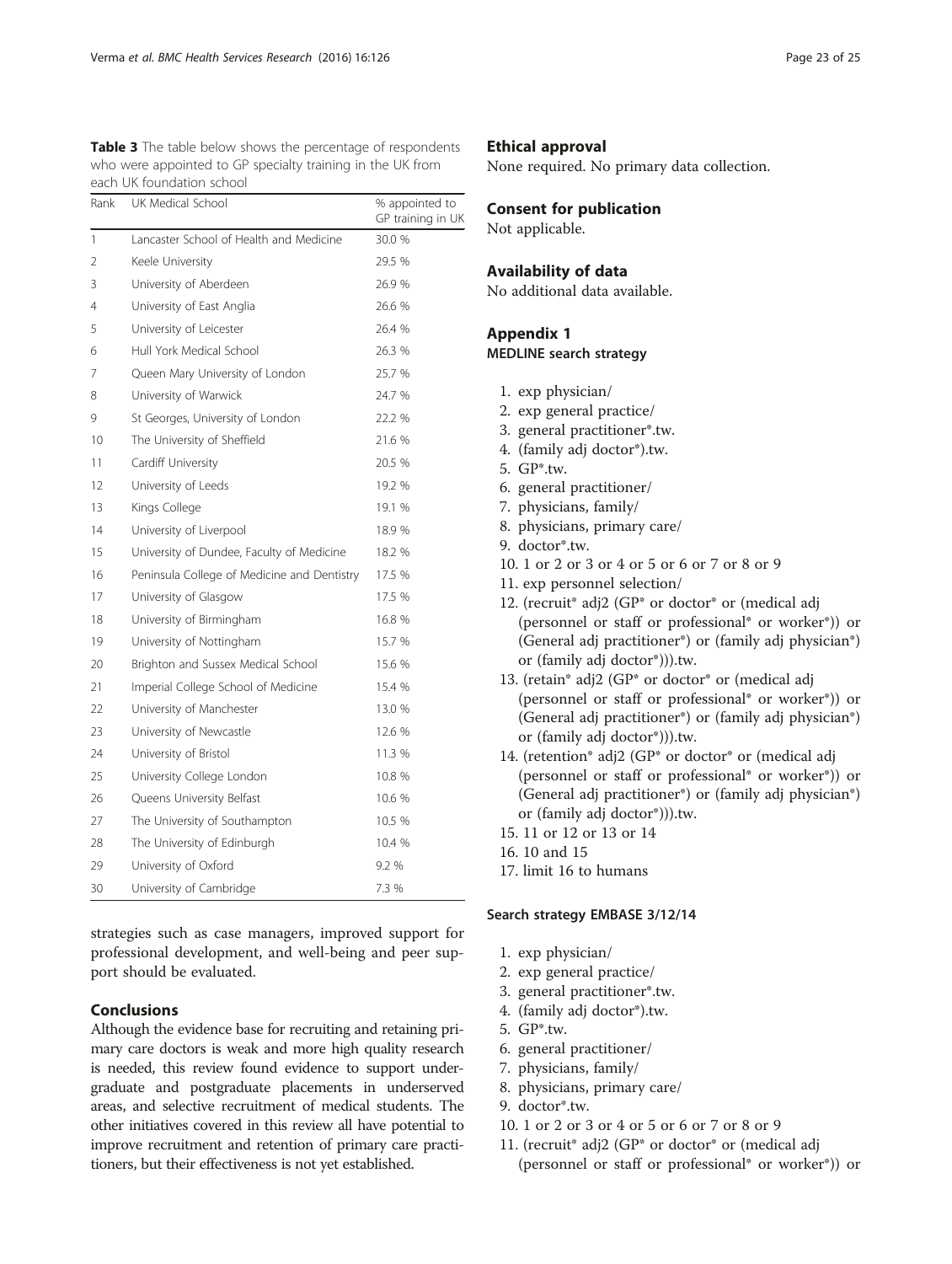<span id="page-23-0"></span>(General adj practitioner\*) or (family adj physician\*) or (family adj doctor\*))).tw.

- 12. (retain\* adj2 (GP\* or doctor\* or (medical adj (personnel or staff or professional\* or worker\*)) or (General adj practitioner\*) or (family adj physician\*) or (family adj doctor\*))).tw.
- 13. (retention\* adj2 (GP\* or doctor\* or (medical adj (personnel or staff or professional\* or worker\*)) or (General adj practitioner\*) or (family adj physician\*) or (family adj doctor\*))).tw.
- 14. \*personnel management/
- 15. 11 or 12 or 13 or 14
- 16. 10 and 15
- 17. limit 16 to human

#### Abbreviations

AS: Arabella Stuart; CME: continuing medical education; GP: general practitioner; IMG: international medical graduates; JF: John Ford; LATS: London Academic Training Scheme; LIZEI: London Initiative Zone Educational Incentive Scheme; NHS: National Health Service; NHSC: National Health Service Corps; NS: Nick Steel; PV: Puja Verma; RCGP: Royal College of General Practitioners; RCT: randomised controlled trial; UK: United Kingdom; USA: United States of America; WHO: World Health Organisation.

#### Competing interests

All authors have completed the ICMJE uniform disclosure form and declare: no support from any organisation for the submitted work; no financial relationships with any organisations that might have an interest in the submitted work in the previous three years, AH is an Officer of the RCPGP and has national involvement with Health Education England, SE is a Trustee of the Kings Fund, Chair of Tower Hamlets CCG, Advisor to NHS England and member of the BMA Council but none of these relationships of AH or SE have influenced the submitted work.

#### Authors' contributions

JF conceived the idea. All authors contributed to the design of the study. PV, JF and AS screened titles and abstracts and extracted data with help from NS. JF and NS supervised day-to-day activities. NS and AH provided detailed editorial comment and policy guidance, and SE provided clinical expertise throughout. PV and AS carried out risk of bias for all studies. All authors contributed to interpretation of the results. PV drafted the initial manuscript and all authors were involved in revising and agreeing the final manuscript. JF is the guarantor and affirms that the manuscript is an honest, accurate, and transparent account of the study being reported; that no important aspects of the study have been omitted; and that any discrepancies from the study as planned (and, if relevant, registered) have been explained. All authors read and approved the final manuscript.

#### Acknowledgments

We thank John Howard and Krishna Kasaraneni for their helpful comments.

#### Protocol

Not published.

#### Funding

This research received no specific grant from any funding agency in the public, commercial or not-for-profit sectors.

#### Author details

<sup>1</sup> Faculty of Medicine and Health Sciences, Norwich Medical School, University of East Anglia, Chancellors Drive, Norwich NR4 7TJ, UK. <sup>2</sup>NHS Tower Hamlets CCG, Alderney Building, Mile End Hospital, London E1 4DG, UK.

#### Received: 29 June 2015 Accepted: 1 April 2016 Published online: 12 April 2016

#### References

- 1. World Health Organization (WHO). The World Health Report 2006: Working together for health; Geneva; 2006.p.1–209 [http://www.who.int/whr/2006.](http://www.who.int/whr/2006) Accessed 5 Jun 2015.
- 2. Global Health Workforce Alliance. Global Health Workforce Crisis: Key Messages Geneva, Switzerland; 2013.p.15. [http://www.who.int/](http://www.who.int/workforcealliance/media/KeyMessages_3GF.pdf) [workforcealliance/media/KeyMessages\\_3GF.pdf](http://www.who.int/workforcealliance/media/KeyMessages_3GF.pdf). Accessed 5 Jun 2015.
- 3. World Health Report: Primary Health Care (Now More Than Ever). World Health Organization Geneva, Switzerland; 2008.p.1–122. [http://www.who.int/](http://www.who.int/whr/2008/en/) [whr/2008/en/.](http://www.who.int/whr/2008/en/) Accessed 5 Jun 2015.
- 4. GP Taskforce. Securing the future GP workforce. Delivering the mandate on GP expansion. GP taskforce final report; 2014.p.1–63 [https://www.](https://www.hee.nhs.uk/sites/default/files/documents/GP-Taskforce-report.pdf) [hee.nhs.uk/sites/default/files/documents/GP-Taskforce-report.pdf.](https://www.hee.nhs.uk/sites/default/files/documents/GP-Taskforce-report.pdf) Accessed 5 Jun 2015.
- 5. Royal College of General Practitioners (RCGP). Over 500 surgeries at risk of closure as GP workforce crisis deepens RCGP; 2014. [http://www.rcgp.org.uk/](http://www.rcgp.org.uk/news/2014/october/over-500-surgeries-at-risk-of-closure-as-gp-workforce-crisis-deepens.aspx) [news/2014/october/over-500-surgeries-at-risk-of-closure-as-gp-workforce](http://www.rcgp.org.uk/news/2014/october/over-500-surgeries-at-risk-of-closure-as-gp-workforce-crisis-deepens.aspx)[crisis-deepens.aspx](http://www.rcgp.org.uk/news/2014/october/over-500-surgeries-at-risk-of-closure-as-gp-workforce-crisis-deepens.aspx). Accessed 5 Jun 2015.
- 6. Department of Health (DOH). Delivering high quality, effective, compassionate care: Developing the right people with the right skills and the right values; 2013.p.1-40 [https://www.gov.uk/government/uploads/](https://www.gov.uk/government/uploads/system/uploads/attachment_data/file/203332/29257_2900971_Delivering_Accessible.pdf) [system/uploads/attachment\\_data/file/203332/29257\\_2900971\\_Delivering\\_](https://www.gov.uk/government/uploads/system/uploads/attachment_data/file/203332/29257_2900971_Delivering_Accessible.pdf) [Accessible.pdf.](https://www.gov.uk/government/uploads/system/uploads/attachment_data/file/203332/29257_2900971_Delivering_Accessible.pdf) Accessed 5 Jun 2015.
- 7. Petchey R, Williams J, Baker M. 'Ending up a GP': a qualitative study of junior doctors' perceptions of general practice as a career. Fam Pract. 1997;14:194–8.
- 8. Abbt N, Alderson S. Why doesn't anyone want to be a GP: and what can we do about it? Br J Gen Pract. 2014;64:579–79.
- 9. Health Education East of England. Primary care workforce development; HEEoE: update to board 28th January 2015.
- 10. British Medical Association (BMA). BMA quarterly tracker survey. 2014. [http://](http://bma.org.uk/working-for-change/policy-and-lobbying/training-and-workforce/omnibus-survey-gps) [bma.org.uk/working-for-change/policy-and-lobbying/training-and](http://bma.org.uk/working-for-change/policy-and-lobbying/training-and-workforce/omnibus-survey-gps)[workforce/omnibus-survey-gps.](http://bma.org.uk/working-for-change/policy-and-lobbying/training-and-workforce/omnibus-survey-gps) Accessed 5 Jun 2015.
- 11. Hann M, McDonald J, Checkland K, Coleman A, Gravelle H, Sibbald B, et al. Seventh national GP worklife survey. Aug 2013. [http://www.population](http://www.population-health.manchester.ac.uk/healtheconomics/research/reports/FinalReportofthe7thNationalGPWorklifeSurvey.pdf)[health.manchester.ac.uk/healtheconomics/research/reports/](http://www.population-health.manchester.ac.uk/healtheconomics/research/reports/FinalReportofthe7thNationalGPWorklifeSurvey.pdf) [FinalReportofthe7thNationalGPWorklifeSurvey.pdf.](http://www.population-health.manchester.ac.uk/healtheconomics/research/reports/FinalReportofthe7thNationalGPWorklifeSurvey.pdf) Accessed 5 Jun 2015.
- 12. Department of Health (DOH). Report of the Chair of theNational Working Group on Women in Medicine. Women doctors: making a difference; 2009. p.1–73 [www.dh.gov.uk/en/Publicationsandstatistics/Publications/](http://www.dh.gov.uk/en/Publicationsandstatistics/Publications/PublicationsPolicyAndGuidance/DH_106894) [PublicationsPolicyAndGuidance/DH\\_106894.](http://www.dh.gov.uk/en/Publicationsandstatistics/Publications/PublicationsPolicyAndGuidance/DH_106894) Accessed 5 Jun 2015.
- 13. Sidhu K. Overseas doctors and the GP recruitment crisis. BMJ Careers. 2014. <http://careers.bmj.com/careers/advice/view-article.html?id=20020042>. Accessed 5 Jun 2015.
- 14. The King's Fund. Improving the Quality of Care in General Practice. Independent inquiry into the quality of care in general practice in England; 2011.p.1–169 [www.kingsfund.org.uk/publications/gp\\_inquiry\\_report.html.](http://www.kingsfund.org.uk/publications/gp_inquiry_report.html) Accessed 5 Jun 2015.
- 15. NHS England, HEE, RCGP, BMA, Building the Workforce the New Deal for General Practice 2015. [http://www.england.nhs.uk/commissioning/wp](http://www.england.nhs.uk/commissioning/wp-content/uploads/sites/12/2015/01/building-the-workforce-new-deal-gp.pdf)[content/uploads/sites/12/2015/01/building-the-workforce-new-deal-gp.pdf.](http://www.england.nhs.uk/commissioning/wp-content/uploads/sites/12/2015/01/building-the-workforce-new-deal-gp.pdf) Accessed 5 Jun 2015.
- 16. James M, Harris MJ. Brazil's family health strategy delivering communitybased primary care in a universal health system. N Engl J Med. 2015;372: 2177–81. doi[:10.1056/NEJMp1501140.](http://dx.doi.org/10.1056/NEJMp1501140)
- 17. Thorlby R, Smith J, Barnett, Mays N. Primary Care for the 21st Century: Learning from New Zealand's Independent Practitioner Associations. Nuffield Trust, 2012. [http://www.nuffieldtrust.org.uk/sites/files/nuffield/publication/new\\_zealand\\_ipas\\_](http://www.nuffieldtrust.org.uk/sites/files/nuffield/publication/new_zealand_ipas_260912-update.pdf) [260912-update.pdf.](http://www.nuffieldtrust.org.uk/sites/files/nuffield/publication/new_zealand_ipas_260912-update.pdf) Accessed 22 Jun 2015.
- 18. Royal College of General Practitioners (RCGP). Future GP: Recruitment Video. 2015<https://www.youtube.com/watch?v=U2YaTKDAMXs&feature=youtu.be>. Accessed 5 Jun 2015.
- 19. NHS England, HEE, RCGP, BMA. Building the workforce—the new deal for general practice. The GP Induction & Refresher Scheme 2015–2018; 2015. <https://gprecruitment.hee.nhs.uk/Induction-Refresher>. Accessed 5 Jun 2015.
- 20. Ottowa Hospital Research Institute. The Newcastle-Ottawa Scale (NOS) for assessing the quality of nonrandomised studies in meta-analyses; 2014. [http://www.ohri.ca/programs/clinical\\_epidemiology/oxford.asp.](http://www.ohri.ca/programs/clinical_epidemiology/oxford.asp) Accessed 5 Jun 2015.
- 21. Matsumoto M, Inoue K, Kajii E. A contract-based training system for rural physicians: follow-up of Jichi Medical University graduates (1978–2006). J Rural Health. 2008;24:360–8.